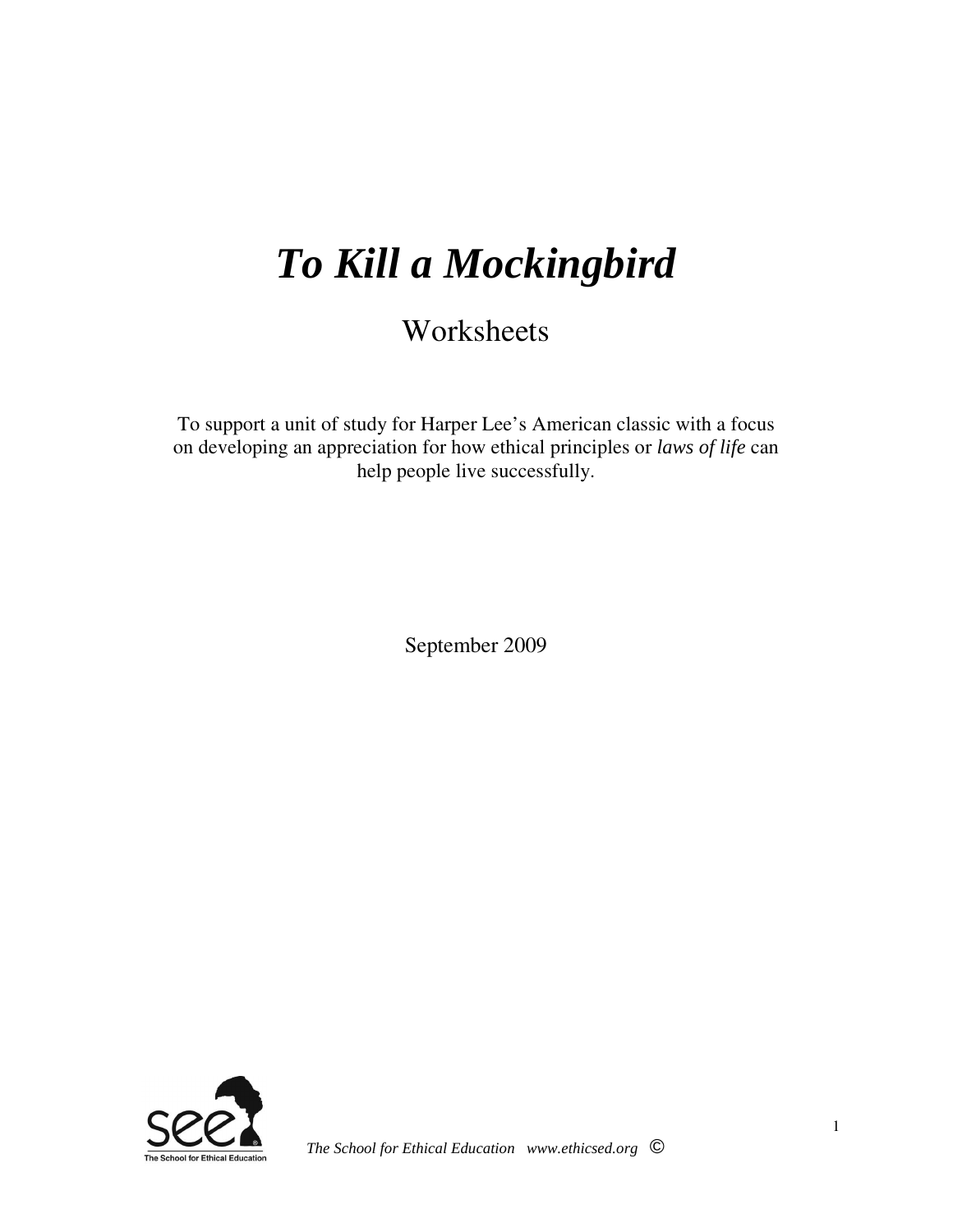# *TKAM Worksheet Index*

|                   |                                |                                                                              | Suggested      |  |
|-------------------|--------------------------------|------------------------------------------------------------------------------|----------------|--|
| Worksheet         | Title                          | Description                                                                  | Assignment     |  |
| Number            |                                |                                                                              | Points         |  |
|                   |                                | Seek student prior knowledge and engagement in                               |                |  |
| 1.1               | KWL Warm-up                    | <b>TKAM</b>                                                                  | 3              |  |
|                   | Intro to Great                 | Teacher notes and copy master to provide one                                 |                |  |
| T1.2a             | Depression                     | student research group background on US Great                                |                |  |
|                   |                                | Depression                                                                   |                |  |
| 1.2a              | Intro to Great                 | Student worksheet to collect notes on introduction to                        | 10             |  |
|                   | Depression                     | US Great Depression during research time                                     |                |  |
| T1.2 <sub>b</sub> | <b>Causes of Great</b>         | Teacher notes and copy master to provide one                                 |                |  |
|                   | Depression                     | student research group background on causes of US<br><b>Great Depression</b> |                |  |
|                   | <b>Causes of Great</b>         | Student worksheet to collect notes on causes of US                           |                |  |
| 1.2 <sub>b</sub>  | Depression                     | Great Depression during research time                                        | 10             |  |
|                   |                                | Teacher notes and copy master to provide one                                 |                |  |
| T1.2c             | Life During the Great          | student research group background on life in the US                          |                |  |
|                   | Depression                     | during the Great Depression                                                  |                |  |
| 1.2c              | Life During the Great          | Student worksheet to collect notes on life in the US                         | 10             |  |
|                   | Depression                     | during the Great Depression during research time                             |                |  |
| 2.1 Atticus       | Character Map for              | Student worksheet to record observations of Atticus                          | 10             |  |
|                   | <b>Atticus Finch</b>           | Finch during reading of TKAM                                                 |                |  |
| 2.1 Dill          | Character Map for Dill         | Student worksheet to record observations of Dill                             | 10             |  |
|                   |                                | during reading of TKAM                                                       |                |  |
| $2.1$ Jem         | Character Map for Jem          | Student worksheet to record observations of Jem                              | 10             |  |
|                   |                                | during reading of TKAM<br>Student worksheet to record observations of Scout  |                |  |
| 2.1 Scout         | <b>Character Map for Scout</b> | during reading of TKAM                                                       | 10             |  |
|                   |                                | Questions to seek student understanding, application                         |                |  |
| 2.3               | Laws of Life in TKAM           | and evaluation using laws of life in TKAM                                    | 5              |  |
|                   | Stepping into Someone          | Drawing activity to help students reflect beyond                             |                |  |
| 3.1               | Else's Shoes                   | outside appearances                                                          | 3              |  |
| 3.4               | Think-Pair-Share               | Collaborative reflection on TKAM quote                                       | $\overline{3}$ |  |
| 3.5               | Family Maxim                   | Interview activity to seek maxims outside of TKAM                            | 10             |  |
| 4.1               | Concept Map for                | Analysis of TKAM examples and definitions of                                 | 5              |  |
|                   | Courage                        | courage                                                                      |                |  |
| 4.3               | Quick Write                    | Writing prompt to personally identify and evaluate                           | 10             |  |
|                   |                                | examples of courage                                                          |                |  |
| T5.1              | <b>Scottsboro Notes</b>        | Copy master background notes for Scottsboro Boys<br>trial                    |                |  |
|                   |                                | Research activity for students to understand                                 |                |  |
| 5.1               | Trials of the Scottsboro       | historical context of TKAM and to analyze with laws                          | 3              |  |
|                   | <b>Boys</b>                    | of life                                                                      |                |  |
| 6.2               | <b>Outlining Your Essay</b>    | Worksheet to begin laws of life essay outline                                | 5              |  |
|                   |                                | Worksheet to begin laws of life essay as a letter                            |                |  |
| 7.2               | Drafting a Letter              | written during TKAM                                                          | 10             |  |
| 7.3               | <b>Editing Rubric</b>          | Rubric for writing, peer editing and final grading                           | 3              |  |
|                   | Final Essay                    | Student's final essay                                                        | 20             |  |
|                   |                                |                                                                              |                |  |
|                   |                                | <b>Total Points for each Student</b>                                         | 100            |  |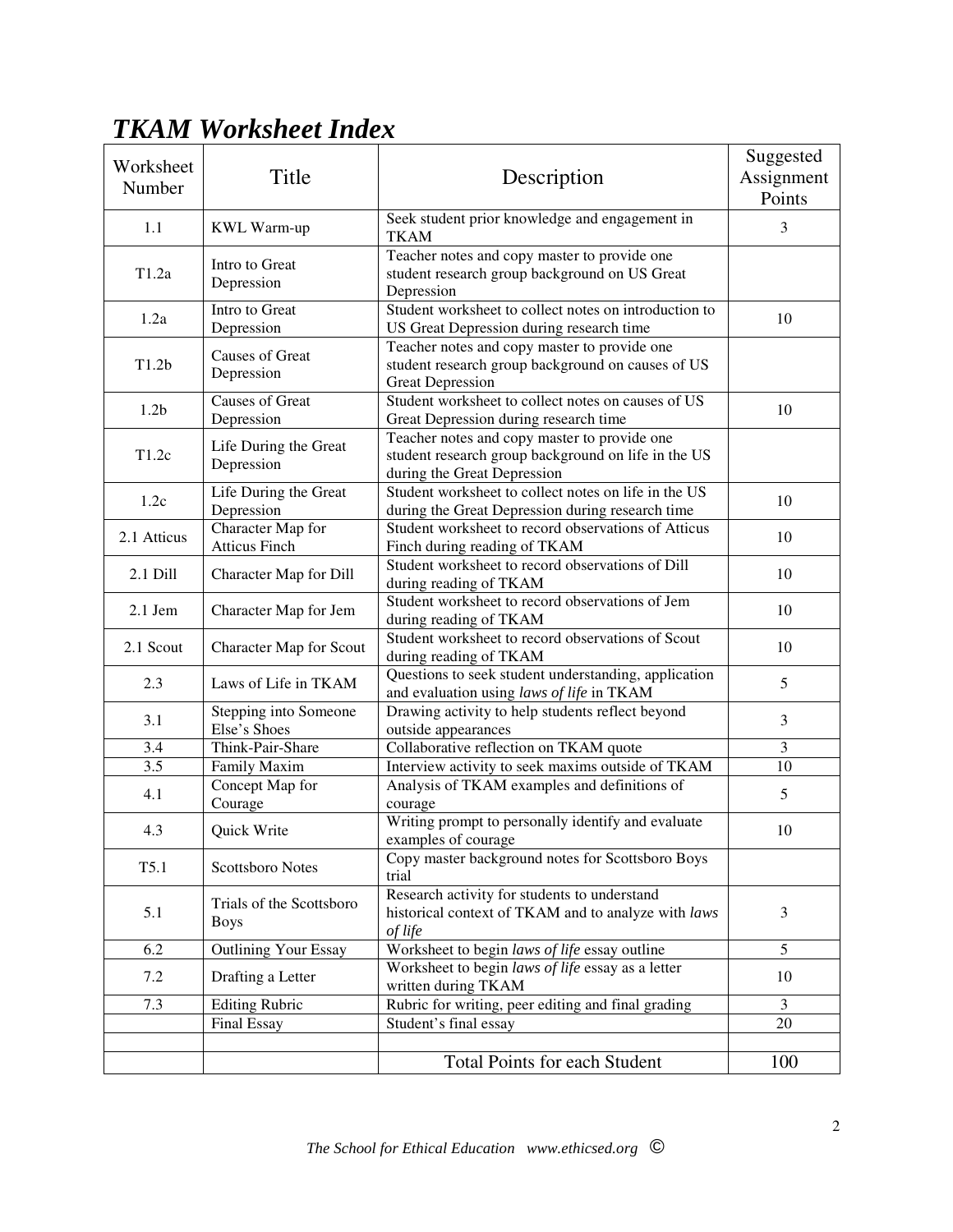# *To Kill a Mockingbird KWL*

Name:\_\_\_\_\_\_\_\_\_\_\_\_\_\_\_\_\_\_\_\_\_\_ Date:\_\_\_\_\_\_\_\_\_\_\_\_

| What I Know | What I Want to | What I Learned |
|-------------|----------------|----------------|
|             | Know           |                |
|             |                |                |
|             |                |                |
|             |                |                |
|             |                |                |
|             |                |                |
|             |                |                |
|             |                |                |
|             |                |                |
|             |                |                |
|             |                |                |
|             |                |                |
|             |                |                |
|             |                |                |
|             |                |                |
|             |                |                |
|             |                |                |
|             |                |                |
|             |                |                |
|             |                |                |
|             |                |                |
|             |                |                |
|             |                |                |
|             |                |                |
|             |                |                |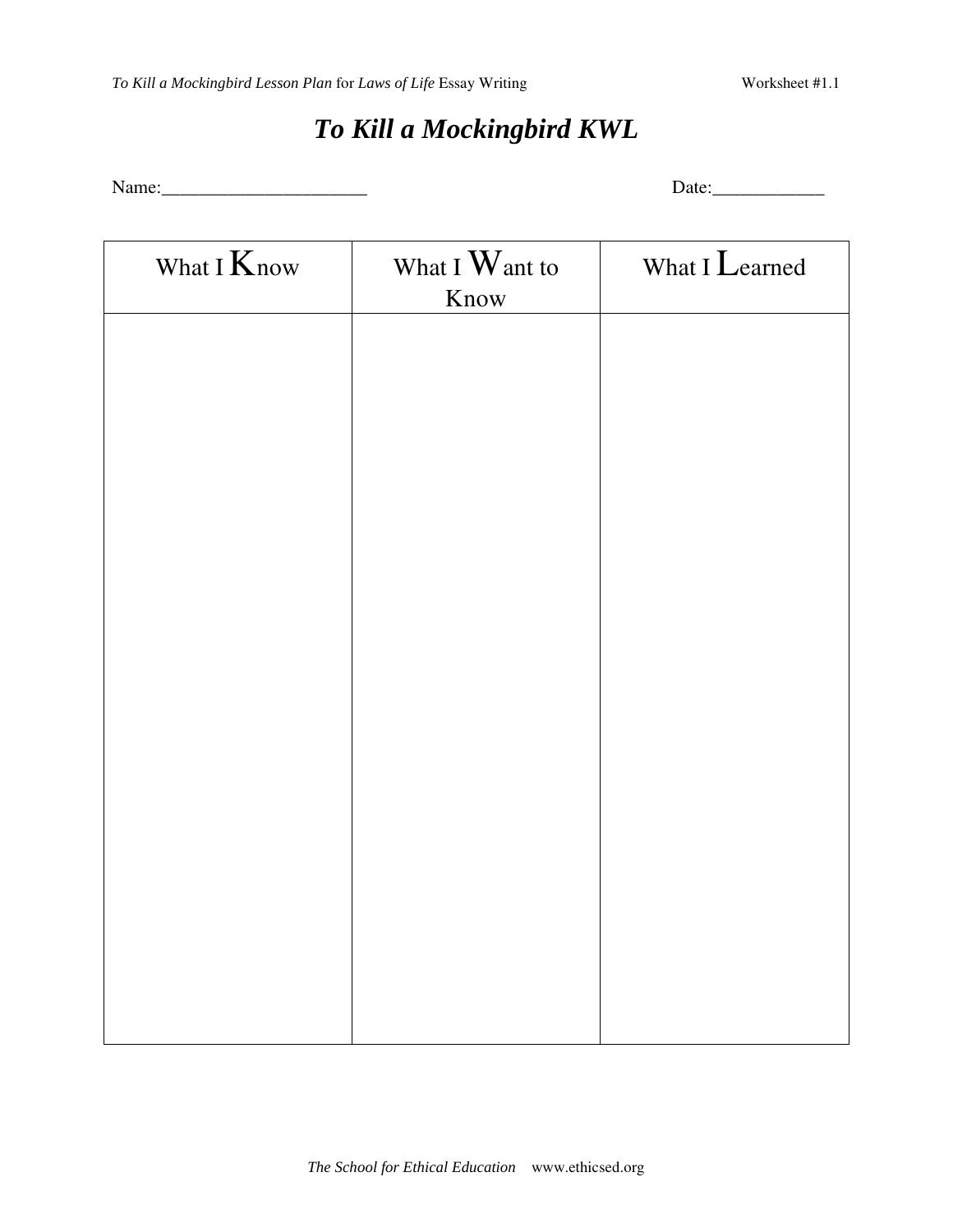## *Introduction to the Great Depression*

Student Directions: In your small group, review the questions on this worksheet below and then read *Great Depression in the United States* copied here from MSN Encarta. Discuss the questions and provide your responses with supporting evidence from the text.

| Questions                                                                                                                                                                          | Supporting narrative from article |
|------------------------------------------------------------------------------------------------------------------------------------------------------------------------------------|-----------------------------------|
| Provide a definition of the Great Depression and include<br>1.<br>examples of what happened in the US economy.                                                                     | $1st$ paragraph                   |
| The Great Depression (1929-early 1940's) was the "worst"<br>and longest economic collapse in the history of the<br>modern industrial world."                                       |                                   |
| The depression resulted in (a) declines in production and<br>sales, (b) failures of businesses and banks, (c) lost jobs,<br>(d) lost savings, and $25\%$ of the nation unemployed. |                                   |
| Who was the US President during the depression and how<br>2.<br>did the role of the Federal government change during this<br>time.                                                 | $3rd$ paragraph                   |
| President Franklin Delano Roosevelt                                                                                                                                                |                                   |
| The federal government's role expanded during the<br>depression and created many new social assistance<br>programs.                                                                |                                   |
| 3. Describe the "political alliance" that formed as a result of the<br>depression.                                                                                                 | $4th$ paragraph                   |
| An alliance of minorities, unions and small farmers was<br>created during the depression that has lasted as a base of<br>the modern Democratic party.                              |                                   |
| Describe how some people's values changed as a result of<br>4.<br>the depression.                                                                                                  | $5^{\rm th}$ paragraph            |
| From the experience of great loss and hardship, some<br>people developed habits of saving and preserving wealth<br>to avoid the shortages of the depression experience again.      |                                   |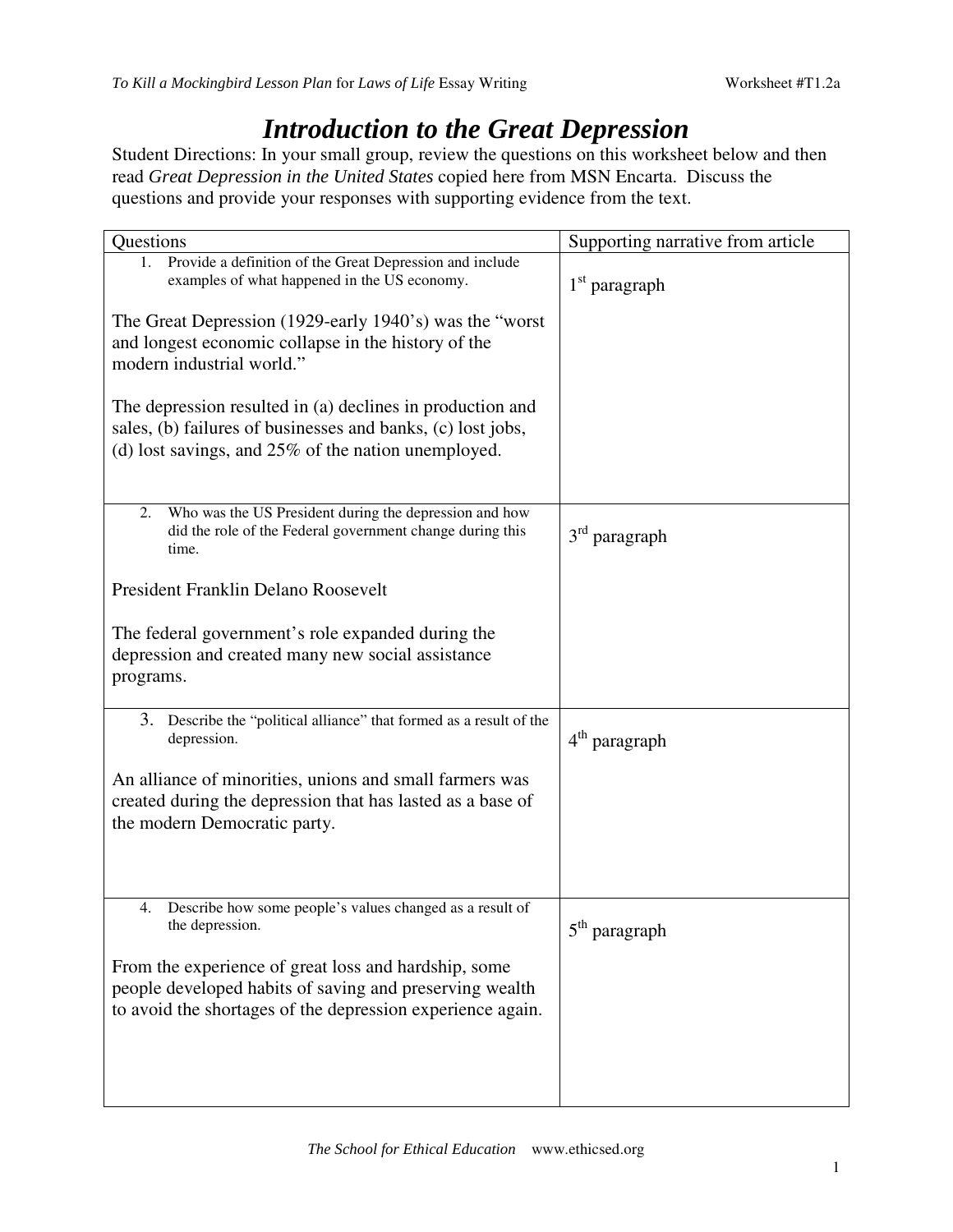## **Great Depression in the United States**

From: http://encarta.msn.com/text\_761584403\_\_11/Great\_Depression\_in\_the\_United\_States.html (accessed 9/4/09)

#### I. INTRODUCTION

Great Depression in the United States, worst and longest economic collapse in the history of the modern industrial world, lasting from the end of 1929 until the early 1940s. Beginning in the United States, the depression spread to most of the world's industrial countries, which in the 20th century had become economically dependent on one another. The Great Depression saw rapid declines in the production and sale of goods and a sudden, severe rise in unemployment. Businesses and banks closed their doors, people lost their jobs, homes, and savings, and many depended on charity to survive. In 1933, at the worst point in the depression, more than 15 million Americans—one-quarter of the nation's workforce were unemployed.

The depression was caused by a number of serious weaknesses in the economy. Although the 1920s appeared on the surface to be a prosperous time, income was unevenly distributed. The wealthy made large profits, but more and more Americans spent more than they earned, and farmers faced low prices and heavy debt. The lingering effects of World War I (1914-1918) caused economic problems in many countries, as Europe struggled to pay war debts and reparations. These problems contributed to the crisis that began the Great Depression: the disastrous U.S. stock market crash of 1929, which ruined thousands of investors and destroyed confidence in the economy. Continuing throughout the 1930s, the depression ended in the United States only when massive spending for World War II began.

The depression produced lasting effects on the United States that are still apparent more than half a century after it ended. It led to the election of President Franklin Delano Roosevelt, who created the programs known as the New Deal to overcome the effects of the Great Depression. These programs expanded government intervention into new areas of social and economic concerns and created socialassistance measures on the national level. The Great Depression fundamentally changed the relationship between the government and the people, who came to expect and accept a larger federal role in their lives and the economy.

The programs of the New Deal also brought together a new, liberal political alliance in the United States. Roosevelt's policies won the support of labor unions, blacks, people who received government relief, ethnic and religious minorities, intellectuals, and some farmers, forming a coalition that would be the backbone of the Democratic Party for decades to come.

On a personal level, the hardships suffered during the depression affected many Americans' attitudes toward life, work, and their community. Many people who survived the depression wanted to protect themselves from ever again going hungry or lacking necessities. Some developed habits of frugality and careful saving for the rest of their lives, and many focused on accumulating material possessions to create a comfortable life, one far different from that which they experienced in the depression years.

The depression also played a major role in world events. In Germany, the economic collapse opened the way for dictator Adolf Hitler to come to power, which in turn led to World War II.

#### **Contributed By:**

Robert S. McElvaine, B.A., M.A., Ph.D.

Elizabeth Chisholm Professor of Arts and Letters and Chair of the Department of History, Millsaps College, Mississippi. Author of The Great Depression: America, 1929-1941.

"Great Depression in the United States," Microsoft® Encarta® Online Encyclopedia 2009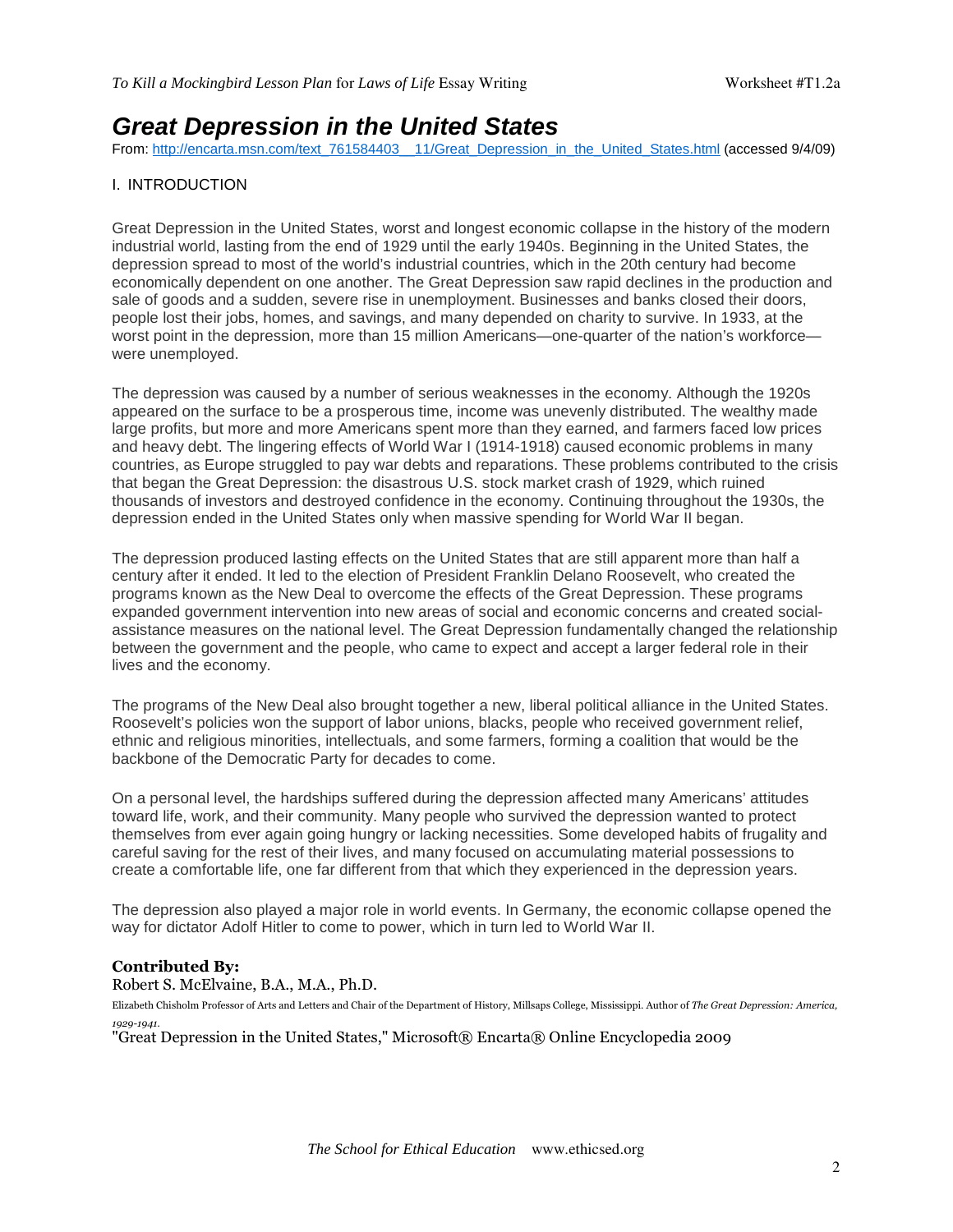# *Introduction to the Great Depression*

Name:

Directions: In your small group, review the questions on this worksheet below and then read *Great Depression in the United States* copied here from MSN Encarta. Discuss the questions and provide your responses with supporting evidence from the text.

| Questions                                                                                                                          | Supporting narrative from article |
|------------------------------------------------------------------------------------------------------------------------------------|-----------------------------------|
| 1. Provide a definition of the Great Depression and include<br>examples of what happened in the US economy.                        |                                   |
| Who was the US President during the depression and how<br>2.<br>did the role of the Federal government change during this<br>time? |                                   |
| 3. Describe the "political alliance" that formed as a result of the<br>depression.                                                 |                                   |
| Describe how some people's values changed as a result of<br>4.<br>the depression.                                                  |                                   |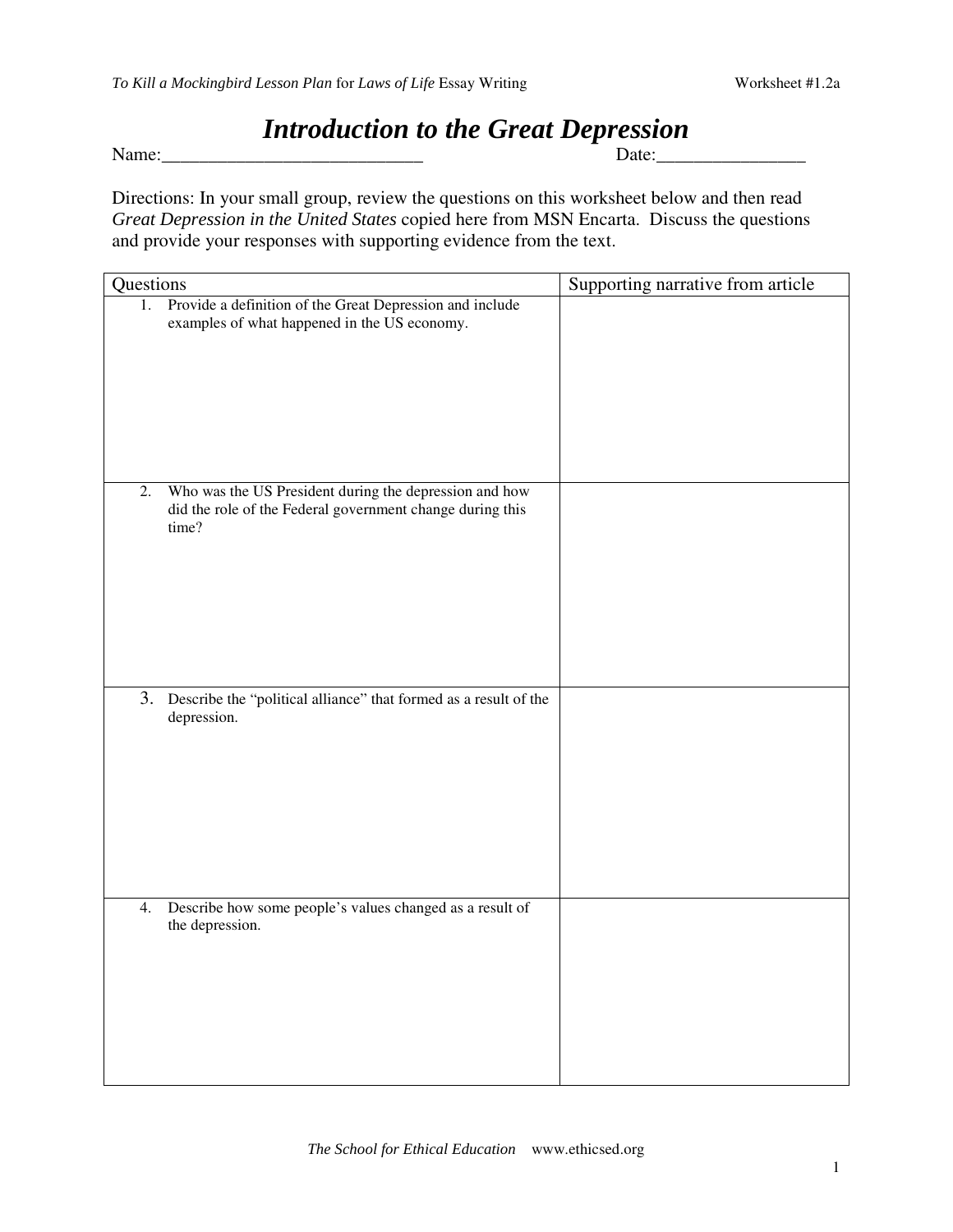## *Causes of the U.S. Great Depression*

Student Directions: In your small group, read *Great Depression in the United States* copied here from MSN Encarta and identify four points that the article suggests were causes for the U.S. Great Depression. Discuss these causes and determine if your group can agree on what cultural values might be linked to the causes you identified.

| Possible Causes of the U.S. Great Depression                                     | Supporting information from article                                               |  |  |  |  |  |  |  |
|----------------------------------------------------------------------------------|-----------------------------------------------------------------------------------|--|--|--|--|--|--|--|
| 1. (Possibly several reasons here)<br>Individualism with goal to get rich        | First three paragraphs                                                            |  |  |  |  |  |  |  |
| which is encouraged by increased                                                 |                                                                                   |  |  |  |  |  |  |  |
| marketing of new products                                                        |                                                                                   |  |  |  |  |  |  |  |
|                                                                                  |                                                                                   |  |  |  |  |  |  |  |
| 2. Growing income gap between rich and<br>working person which left little room  | Paragraphs 4 & 5                                                                  |  |  |  |  |  |  |  |
| for worker to react to economic down                                             |                                                                                   |  |  |  |  |  |  |  |
| turns                                                                            |                                                                                   |  |  |  |  |  |  |  |
|                                                                                  |                                                                                   |  |  |  |  |  |  |  |
| 3. Decline of farm income following                                              | Paragraph 6                                                                       |  |  |  |  |  |  |  |
| WWI which resulted in economic stress<br>in 25% of US population prior to stock- |                                                                                   |  |  |  |  |  |  |  |
| market crash and resulted in farm debt                                           |                                                                                   |  |  |  |  |  |  |  |
| prior to the larger US bank crisis                                               |                                                                                   |  |  |  |  |  |  |  |
|                                                                                  |                                                                                   |  |  |  |  |  |  |  |
|                                                                                  |                                                                                   |  |  |  |  |  |  |  |
| 4. International banking and trade issues                                        | Paragraphs 7 & 8                                                                  |  |  |  |  |  |  |  |
| (including high tariffs)that weakened<br>ability of international community to   |                                                                                   |  |  |  |  |  |  |  |
| respond to US decline                                                            |                                                                                   |  |  |  |  |  |  |  |
|                                                                                  |                                                                                   |  |  |  |  |  |  |  |
|                                                                                  |                                                                                   |  |  |  |  |  |  |  |
| 5. Stock market speculation on over                                              | Paragraphs 10-12                                                                  |  |  |  |  |  |  |  |
| priced stocks and buying on margins                                              |                                                                                   |  |  |  |  |  |  |  |
| which led to high debt loads when                                                |                                                                                   |  |  |  |  |  |  |  |
| market crashed                                                                   |                                                                                   |  |  |  |  |  |  |  |
|                                                                                  |                                                                                   |  |  |  |  |  |  |  |
| What cultural values might be linked to the causes of the U.S. Great Depression? |                                                                                   |  |  |  |  |  |  |  |
| Possible student responses                                                       |                                                                                   |  |  |  |  |  |  |  |
| a.                                                                               | Move away from the value of "thrift" and saving to consumerism's spending         |  |  |  |  |  |  |  |
|                                                                                  | b. Move away from what is best for community to what I want as an individual      |  |  |  |  |  |  |  |
|                                                                                  | c. Move away from work and save to "get rich quick"                               |  |  |  |  |  |  |  |
|                                                                                  | d. Move away from cooperation internationally to protective tariffs<br>e. Others? |  |  |  |  |  |  |  |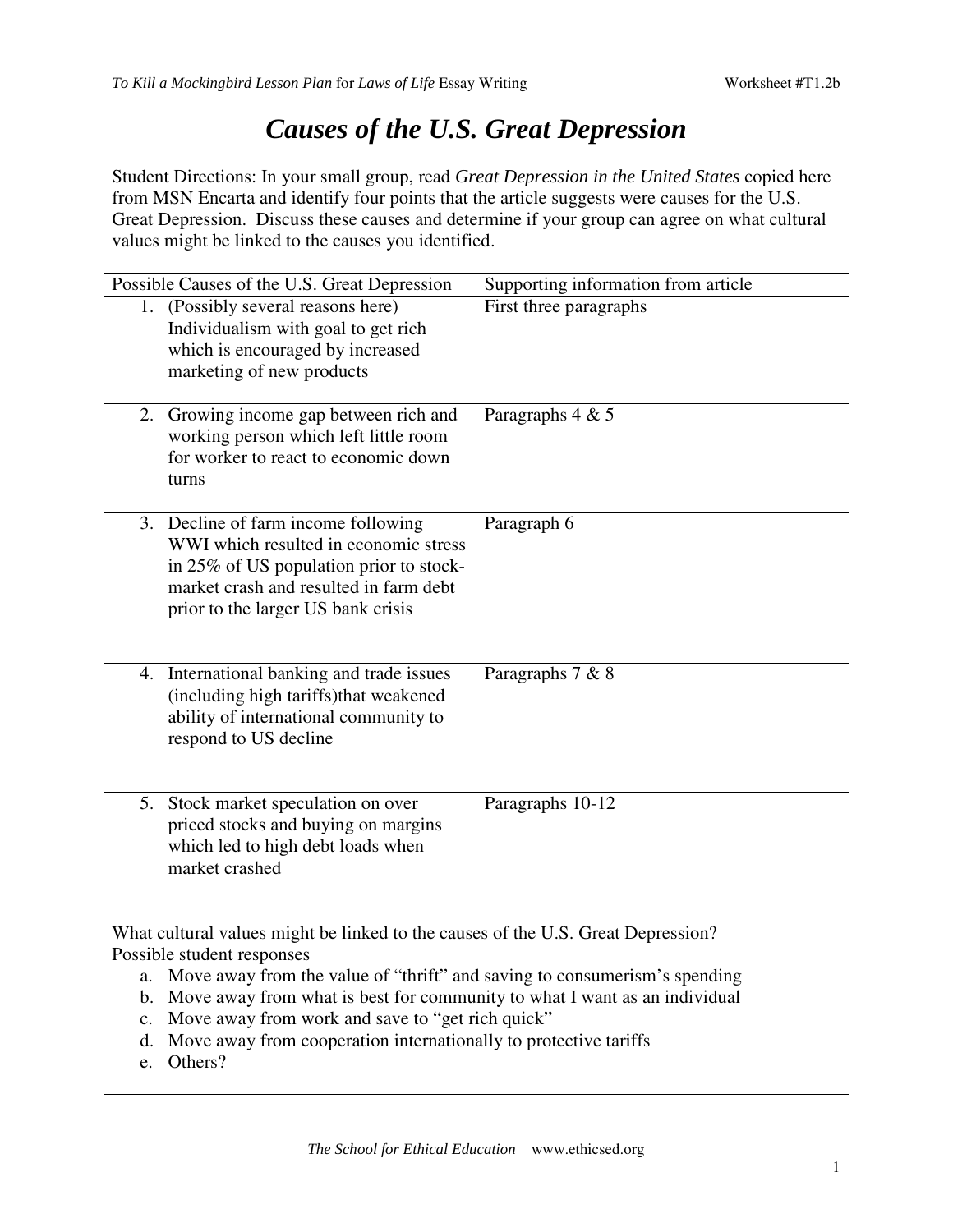### **Great Depression in the United States**

From: http://encarta.msn.com/text\_761584403\_\_11/Great\_Depression\_in\_the\_United\_States.html (accessed 9/4/09)

#### II. CAUSES OF THE DEPRESSION

It is a common misconception that the stock market crash of October 1929 was the cause of the Great Depression. The two events were closely related, but both were the results of deep problems in the modern economy that were building up through the "prosperity decade" of the 1920s.

As is typical of post-war periods, Americans in the Roaring Twenties turned inward, away from international issues and social concerns and toward greater individualism. The emphasis was on getting rich and enjoying new fads, new inventions, and new ideas. The traditional values of rural America were being challenged by the city-oriented Jazz Age, symbolized by what many considered the shocking behavior of young women who wore short skirts and makeup, smoked, and drank.

The self-centered attitudes of the 1920s seemed to fit nicely with the needs of the economy. Modern industry had the capacity to produce vast quantities of consumer goods, but this created a fundamental problem: Prosperity could continue only if demand was made to grow as rapidly as supply. Accordingly, people had to be persuaded to abandon such traditional values as saving, postponing pleasures and purchases, and buying only what they needed. "The key to economic prosperity," a General Motors executive declared in 1929, "is the organized creation of dissatisfaction." Advertising methods that had been developed to build support for World War I were used to persuade people to buy such relatively new products as automobiles and such completely new ones as radios and household appliances. The resulting mass consumption kept the economy going through most of the 1920s.

But there was an underlying economic problem. Income was distributed very unevenly, and the portion going to the wealthiest Americans grew larger as the decade proceeded. This was due largely to two factors: While businesses showed remarkable gains in productivity during the 1920s, workers got a relatively small share of the wealth this produced. At the same time, huge cuts were made in the top income-tax rates. Between 1923 and 1929, manufacturing output per person-hour increased by 32 percent, but workers' wages grew by only 8 percent. Corporate profits shot up by 65 percent in the same period, and the government let the wealthy keep more of those profits. The Revenue Act of 1926 cut the taxes of those making \$1 million or more by more than two-thirds.

As a result of these trends, in 1929 the top 0.1 percent of American families had a total income equal to that of the bottom 42 percent. This meant that many people who were willing to listen to the advertisers and purchase new products did not have enough money to do so. To get around this difficulty, the 1920s produced another innovation—"credit," an attractive name for consumer debt. People were allowed to "buy now, pay later." But this only put off the day when consumers accumulated so much debt that they could not keep buying up all the products coming off assembly lines. That day came in 1929.

American farmers—who represented one-quarter of the economy—were already in an economic depression during the 1920s, which made it difficult for them to take part in the consumer buying spree. Farmers had expanded their output during World War I, when demand for farm goods was high and production in Europe was cut sharply. But after the war, farmers found themselves competing in an oversupplied international market. Prices fell, and farmers were often unable to sell their products for a profit.

International problems also weakened the economy. After World War I the United States became the world's chief creditor as European countries struggled to pay war debts and reparations. Many American bankers were not ready for this new role. They lent heavily and unwisely to borrowers in Europe, especially Germany, who would have difficulty repaying the loans, particularly if there was a serious economic downturn. These huge debts made the international banking structure extremely unstable by the late 1920s.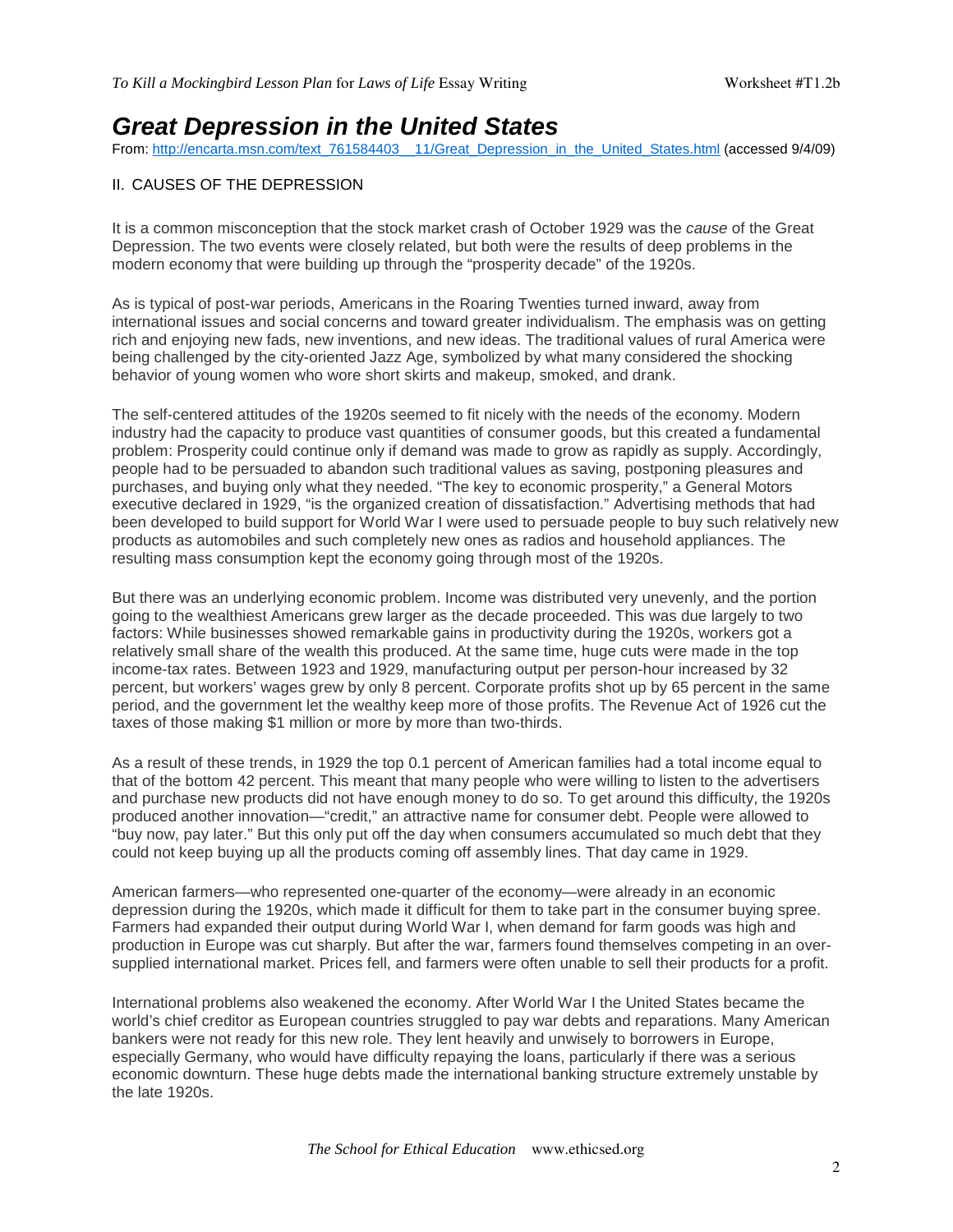#### *To Kill a Mockingbird Lesson Plan* for *Laws of Life* Essay Writing Worksheet #T1.2b

In addition, the United States maintained high tariffs on goods imported from other countries, at the same time that it was making foreign loans and trying to export products. This combination could not be sustained: If other nations could not sell their goods in the United States, they could not make enough money to buy American products or repay American loans. All major industrial countries pursued similar policies of trying to advance their own interests without regard to the international economic consequences.

The rising incomes of the wealthiest Americans fueled rapid growth in the stock market (see Stock Exchange), especially between 1927 and 1929. Soon the prices of stocks were rising far beyond the worth of the shares of the companies they represented. People were willing to pay inflated prices because they believed the stock prices would continue to rise and they could soon sell their stocks at a profit.

The widespread belief that anyone could get rich led many less affluent Americans into the market as well. Investors bought millions of shares of stock "on margin," a risky practice similar to buying products on credit. They paid only a small part of the price and borrowed the rest, gambling that they could sell the stock at a high enough price to repay the loan and make a profit.

For a time this was true: In 1928 the price of stock in the Radio Corporation of America (RCA) multiplied by nearly five times. The Dow Jones industrial average industrial average—an index that tracks the stock prices of key industrial companies—doubled in value in less than two years. But the stock boom could not last. The great bull market of the late 1920s was a classic example of a speculative "bubble" scheme, so called because it expands until it bursts. In the fall of 1929 confidence that prices would keep rising faltered, then failed. Starting in late October the market plummeted as investors began selling stocks. On October 29, known as Black Tuesday, the worst day of the panic, stocks lost \$10 billion to \$15 billion in value. By mid-November almost all of the gains of the previous two years had been wiped out, with losses estimated at \$30 billion.

The stock market crash announced the beginning of the Great Depression, but the deep economic problems of the 1920s had already converged a few months earlier to start the downward spiral. The credit of a large portion of the nation's consumers had been exhausted, and they were spending much of their current income to pay for past, rather than new, purchases. Unsold inventories had begun to pile up in warehouses during the summer of 1929.

The crash affected the economy the way exposure to cold affects the human body, lowering the body's resistance to infectious agents that are already present. The crash reduced the ability of the economy to fight off the underlying sicknesses of unevenly distributed wealth, agricultural depression, and banking problems.

#### **Contributed By:**

Robert S. McElvaine, B.A., M.A., Ph.D.

Elizabeth Chisholm Professor of Arts and Letters and Chair of the Department of History, Millsaps College, Mississippi. Author of The Great Depression: America,  $1020 - 1041.$ 

"Great Depression in the United States," Microsoft® Encarta® Online Encyclopedia 2009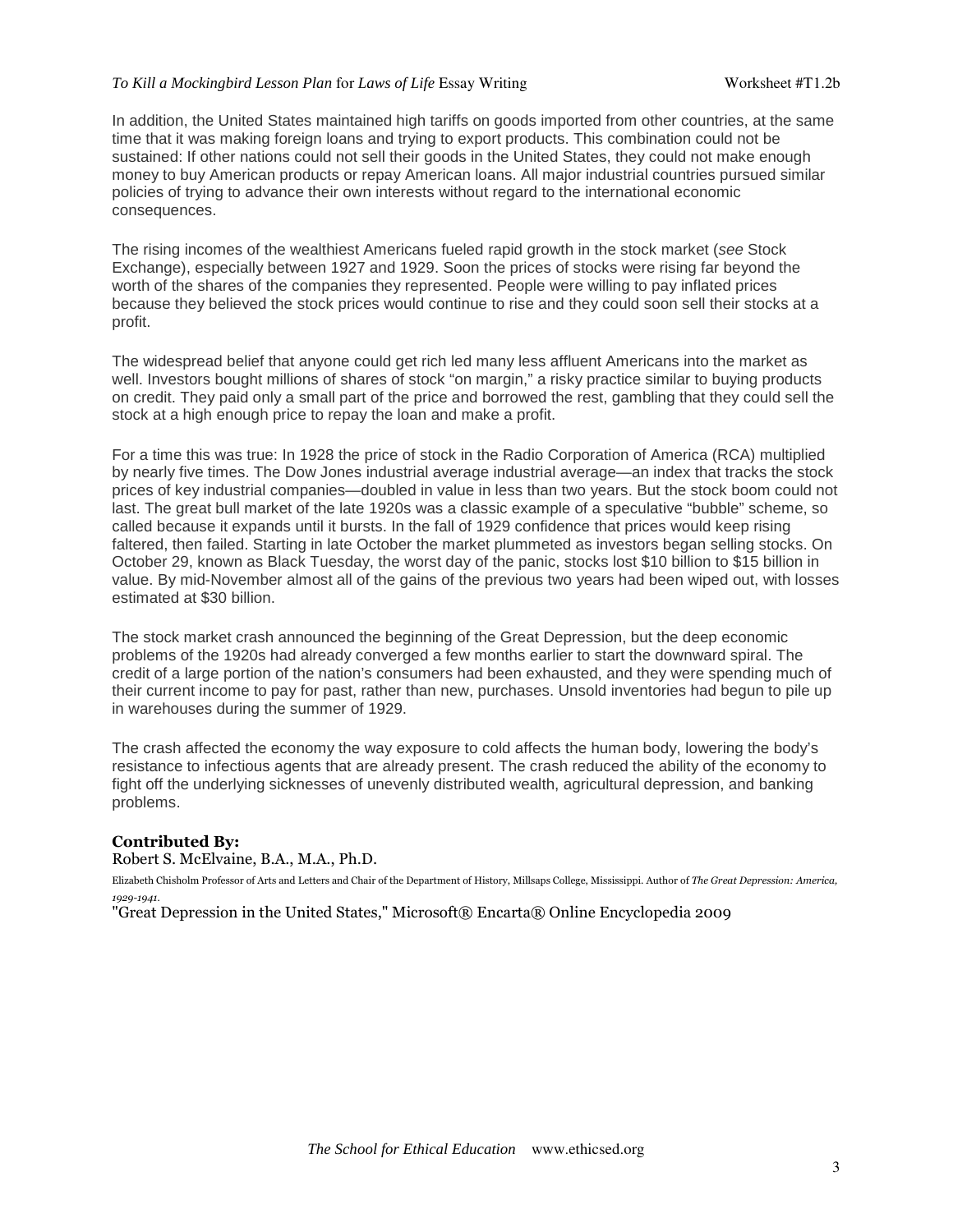# *Causes of the U.S. Great Depression*

Name:

Directions: In your small group, read *Great Depression in the United States* copied here from MSN Encarta and identify four points that the article suggests were causes for the U.S. Great Depression. Discuss these causes and determine if your group can agree on what cultural values

might be linked to the causes you identified.

| Possible Causes of the U.S. Great Depression                                     | Supporting narrative from article |
|----------------------------------------------------------------------------------|-----------------------------------|
| $\overline{1}$ .                                                                 |                                   |
|                                                                                  |                                   |
|                                                                                  |                                   |
|                                                                                  |                                   |
|                                                                                  |                                   |
|                                                                                  |                                   |
| 2.                                                                               |                                   |
|                                                                                  |                                   |
|                                                                                  |                                   |
|                                                                                  |                                   |
|                                                                                  |                                   |
|                                                                                  |                                   |
| $\overline{3}$ .                                                                 |                                   |
|                                                                                  |                                   |
|                                                                                  |                                   |
|                                                                                  |                                   |
|                                                                                  |                                   |
|                                                                                  |                                   |
| 4.                                                                               |                                   |
|                                                                                  |                                   |
|                                                                                  |                                   |
|                                                                                  |                                   |
|                                                                                  |                                   |
|                                                                                  |                                   |
| What cultural values might be linked to the causes of the U.S. Great Depression? |                                   |
|                                                                                  |                                   |
|                                                                                  |                                   |
|                                                                                  |                                   |
|                                                                                  |                                   |
|                                                                                  |                                   |
|                                                                                  |                                   |
|                                                                                  |                                   |
|                                                                                  |                                   |
|                                                                                  |                                   |
|                                                                                  |                                   |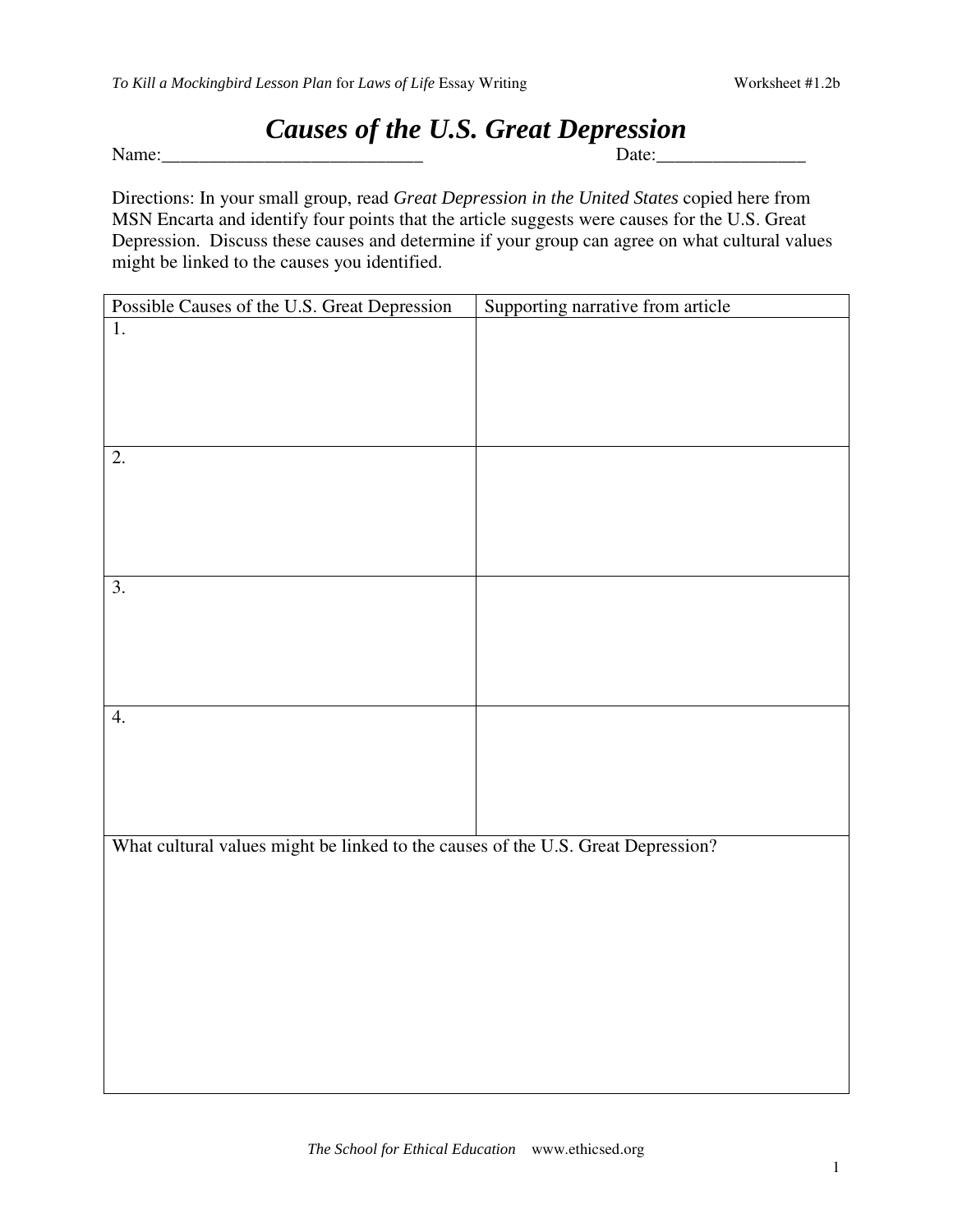# *Life During U.S. Great Depression*

Student Directions: In your small group, review the questions on this worksheet and then read *Great Depression in the United States* copied here from MSN Encarta. Discuss the questions and provide your responses with supporting evidence from the text.

| <b>U.S. Great Depression</b>                                                                                                                                                                                                                                                                                                                                                               | Supporting information from article |
|--------------------------------------------------------------------------------------------------------------------------------------------------------------------------------------------------------------------------------------------------------------------------------------------------------------------------------------------------------------------------------------------|-------------------------------------|
| 1. How was the health and nutrition of people<br>impacted by the depression?<br>While there is no record of mass starvation, many people did not<br>have enough to eat and malnutrition increased which led to<br>increases in illness.                                                                                                                                                    | $1st$ Paragraph                     |
| 2. Describe how women's and child employment<br>changed during the depression.<br>The employment of women and children increased as families were<br>pressured to make up for lost work by men. Also, the "women's"<br>work fields (teaching, nursing) were not has harmed by the<br>national industrial decline.                                                                          | $2^{nd}$ & $3^{rd}$ Paragraphs      |
| 3. What type of impact did the Great Depression<br>have on minority populations?<br>Minority populations were discriminated against and lost jobs first.<br>Black unemployment reached 50%. The New Deal programs were<br>suppose to resist discriminatory practices and along with support<br>from First Lady Eleanor Roosevelt were the beginnings of the civil<br>rights movement.      | 4 to $6th$ Paragraphs               |
| What personal values would help a person successfully get through a situation like the Great<br>Depression? Identify the values and describe how they would help a person.<br>Optimism and perseverance would be helpful values to sustain someone during difficult economic times. Also,<br>compassion would be a positive social value to assist others if you had the ability to do so. |                                     |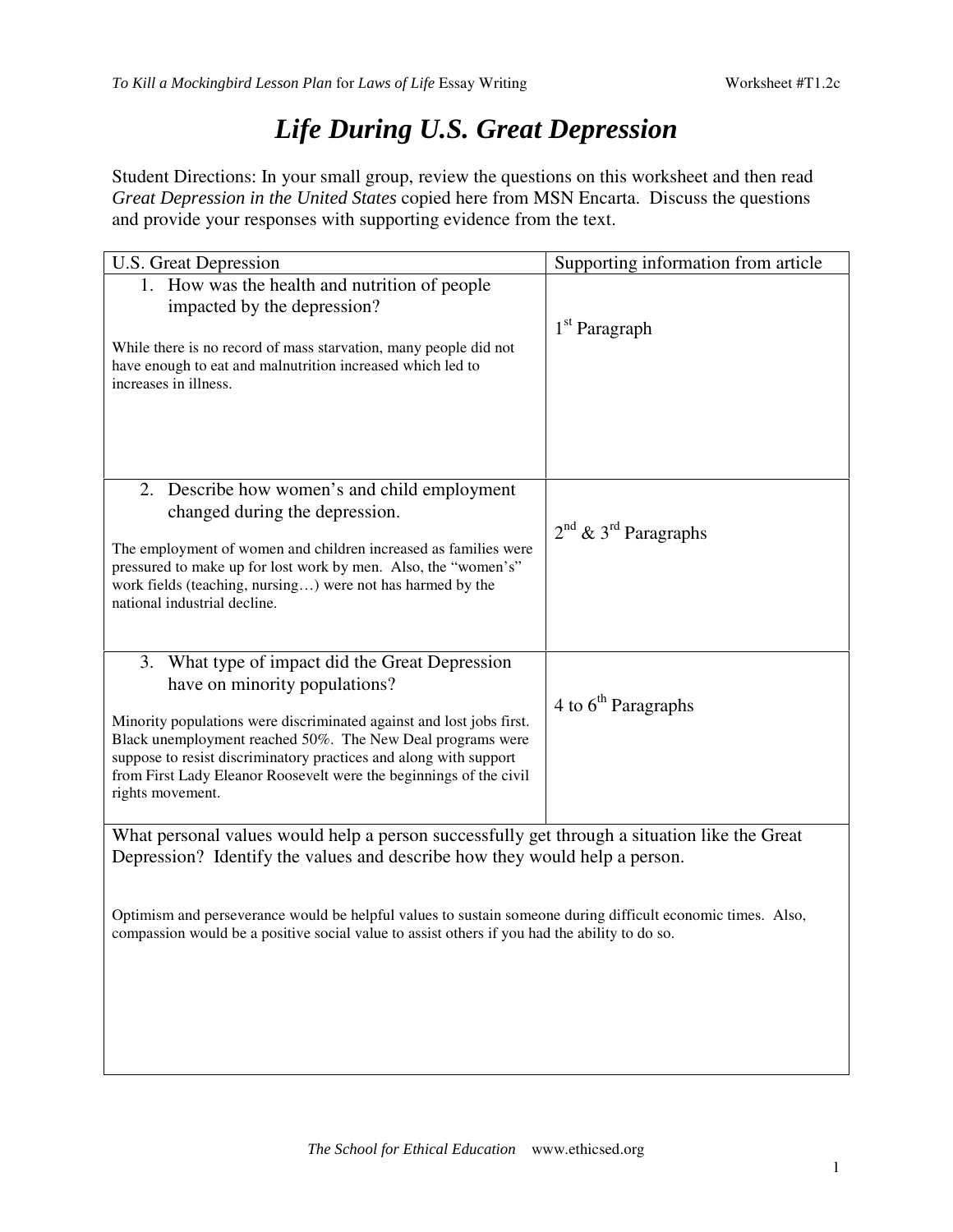### **Great Depression in the United States**

From: http://encarta.msn.com/text\_761584403\_\_11/Great\_Depression\_in\_the\_United\_States.html (accessed 9/4/09)

#### Life During the Depression

The Great Depression had a substantial and varied impact on the lives of Americans. Physically and psychologically, it was devastating to many people, who not only lacked adequate food, shelter, and clothing but felt they were to blame for their desperate state.

Although few people died from starvation, many did not have enough to eat. Some people searched garbage dumps for food or ate weeds. Malnutrition took a toll: A study conducted in eight American cities found that families that had a member working full time experienced 66 percent less illness than those in which everyone was unemployed.

Because society expected a man to provide for his family, the psychological trauma of the Great Depression was often more severe for men than women. Many men argued that women, especially married women, should not be hired while men were unemployed. Yet the percentage of women in the workforce actually increased slightly during the depression, as women took jobs to replace their husbands' lost pay checks or to supplement spouses' reduced wages. Women had been excluded from most of the manufacturing jobs that were hardest hit by the depression, which meant they were less likely than men to be thrown out of work. Some fields that had been defined as women's work, such as clerical, teaching, and social-service jobs, actually grew during the New Deal.

The effects of the depression on children were often radically different from the impact on their parents. During the depression many children took on greater responsibilities at an earlier age than later generations would. Some teenagers found jobs when their parents could not, reversing the normal roles of provider and dependent. Sometimes children had to comfort their despairing parents. A 12-year-old boy in Chicago, for example, wrote to President and Mrs. Roosevelt in 1936 to seek help for his father, who was always "crying because he can't find work [and] I feel sorry for him." The depression that weakened the self-reliance of many adult men strengthened that quality in many children.

The depression's impact was less dramatic, but ultimately more damaging, for minorities in America than for whites. Since they were "born in depression," many blacks scarcely noticed a change at the beginning of the 1930s. Over time, however, blacks suffered to an even greater extent than whites, since they were usually the last hired and first fired. By 1932 about 50 percent of the nation's black workers were unemployed. Blacks were frequently forced out of jobs in order to give them to unemployed whites. Yet the depression decade was one of important positive change for blacks. First lady Eleanor Roosevelt and several leading New Deal figures were active champions of black rights, and most New Deal programs prohibited racial discrimination. These rules were often ignored in the South, but the fact that they were included at all was a major step forward. Blacks were sufficiently impressed with the New Deal to cause a large majority of black voters to switch their allegiance from the Republican to the Democratic Party during the depression years. See also African American History.

Other minority populations had experiences similar to those of blacks during the depression. Native Americans were even less likely than blacks to notice a downturn when the depression began; they already fared poorly by virtually every social or economic indicator. But Native Americans, like blacks, were brought into New Deal relief programs that in theory did not discriminate, and an attempt was made, through the Indian Reorganization Act, to enable tribes to reestablish their identities and cultural practices. In industrial cities such as Detroit, Gary, and Los Angeles and in agricultural regions such as California's San Joaquin Valley, Mexican Americans were seen as holding jobs that should go to whites. Repatriation (meaning deportation) programs were instituted to persuade Chicanos to return to Mexico, often through intimidation.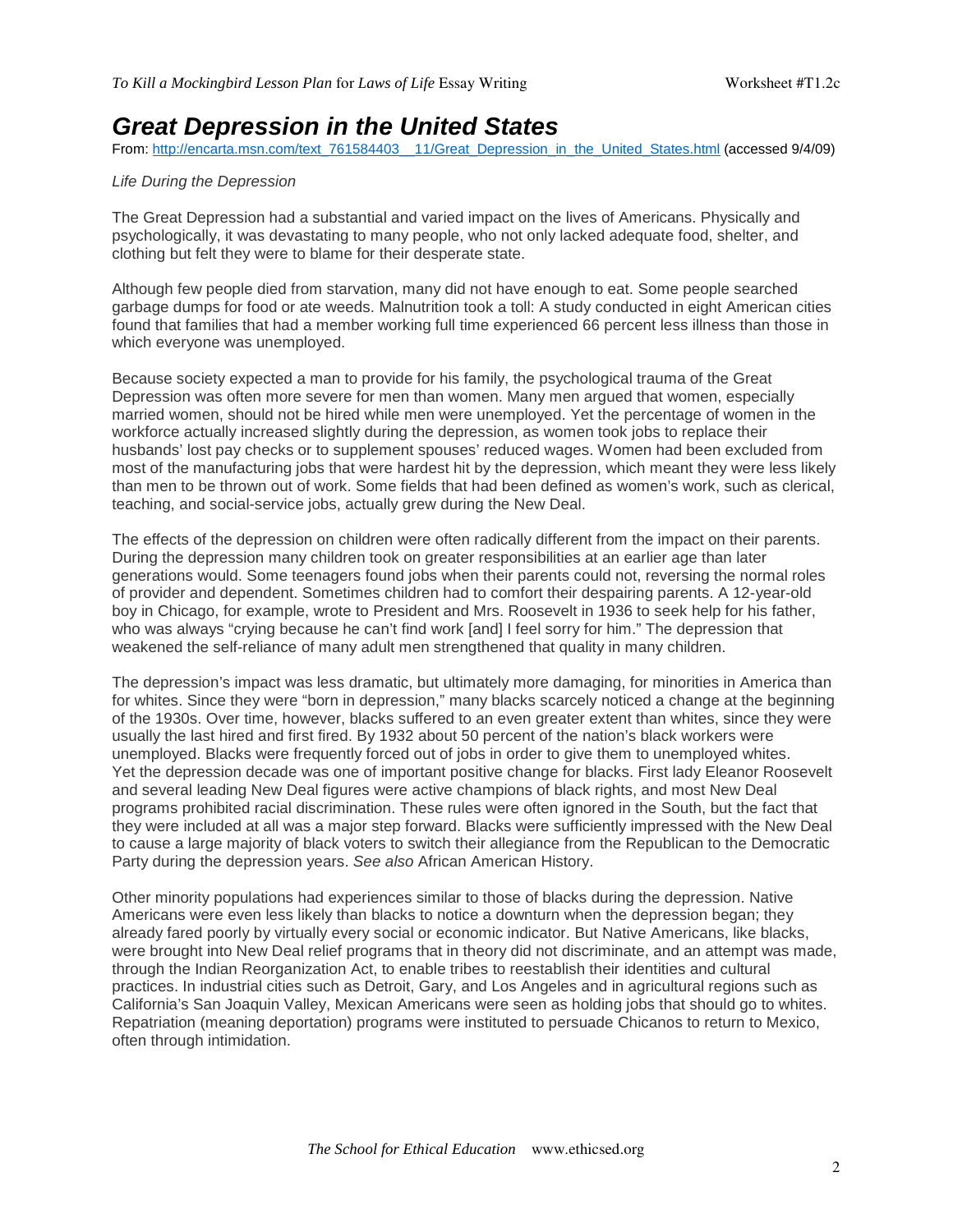Groups of white Americans also faced discrimination during this era. Poor farmers evicted from their land or fleeing the Dust Bowl were often despised and abused when they arrived in California and other western states. They were commonly labeled "Okies," whether they came from Oklahoma or other states.

#### VIII. END OF THE DEPRESSION

Although economic conditions improved by the late 1930s, unemployment in 1939 was still about 15 percent. However, with the outbreak of World War II in Europe in September 1939, the U.S. government began expanding the national defense system, spending large amounts of money to produce ships, aircraft, weapons, and other war material. This stimulated industrial growth, and unemployment declined rapidly. After the United States entered the war in December 1941, all sectors of the economy were mobilized to support the war effort. Industry greatly expanded, and unemployment was replaced by a shortage of workers.

#### **Contributed By:**

Robert S. McElvaine, B.A., M.A., Ph.D.

Elizabeth Chisholm Professor of Arts and Letters and Chair of the Department of History, Millsaps College, Mississippi. Author of The Great Depression: America, 1929-1941.

"Great Depression in the United States," Microsoft® Encarta® Online Encyclopedia 2009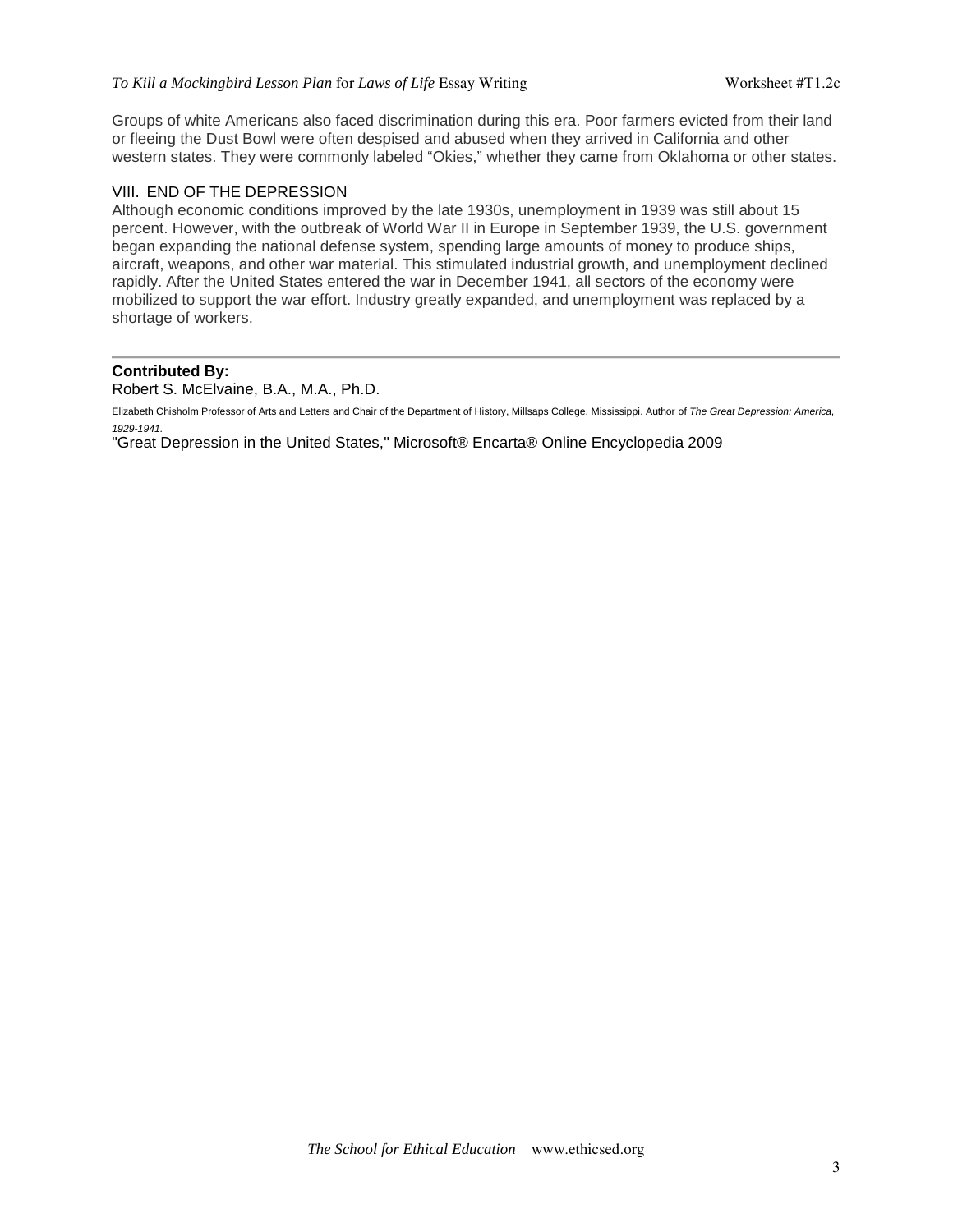## *Life During U.S. Great Depression*

Name:  $\Box$ 

Student Directions: In your small group, review the questions on this worksheet and then read *Great Depression in the United States* copied here from MSN Encarta. Discuss the questions and provide your responses with supporting evidence from the text.

| <b>U.S. Great Depression</b>                                                                                                                                               | Supporting information from article |
|----------------------------------------------------------------------------------------------------------------------------------------------------------------------------|-------------------------------------|
| 1. How was the health and nutrition of people<br>impacted by the depression?                                                                                               |                                     |
| 2. Describe how women's and child employment<br>changed during the depression.                                                                                             |                                     |
| What type of impact did the Great Depression<br>3.<br>have on minority populations?                                                                                        |                                     |
| What personal values would help a person successfully get through a situation like the Great<br>Depression? Identify the values and describe how they would help a person. |                                     |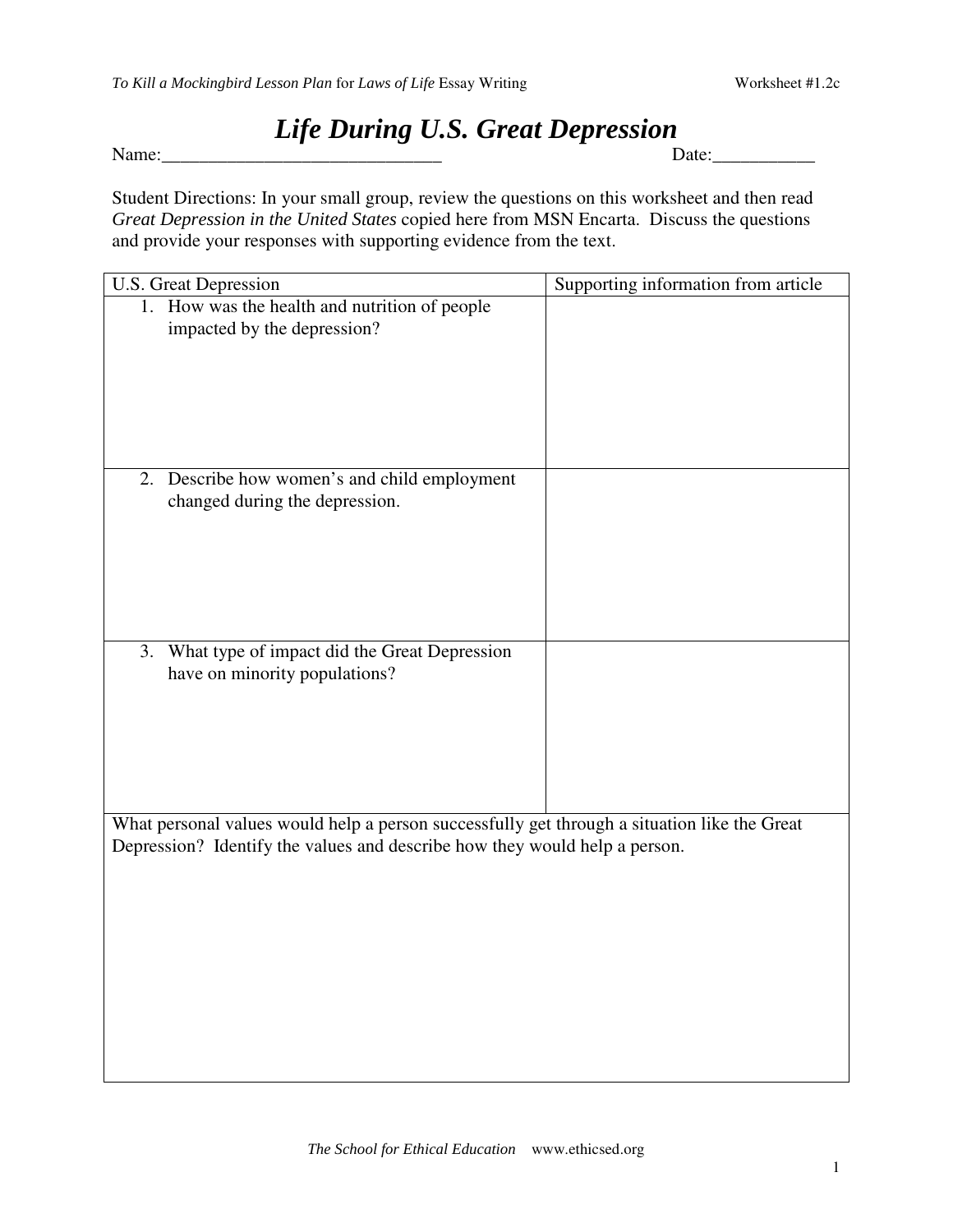## *Character Map for Atticus Finch*

Name: Date:



*The School for Ethical Education* www.ethicsed.org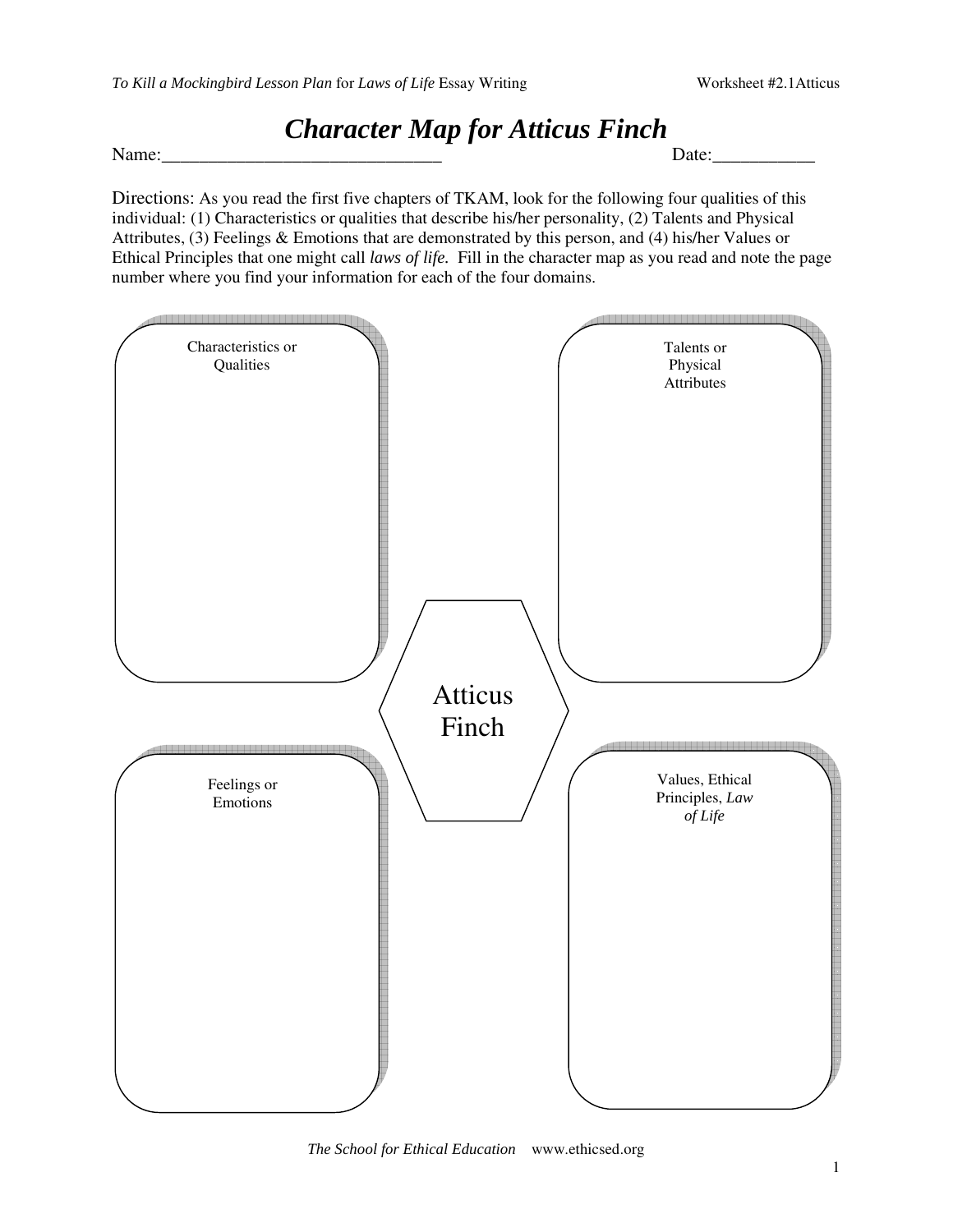## *Character Map for Dill*

Name: Letters and the set of the set of the set of the set of the set of the set of the set of the set of the set of the set of the set of the set of the set of the set of the set of the set of the set of the set of the se



*The School for Ethical Education* www.ethicsed.org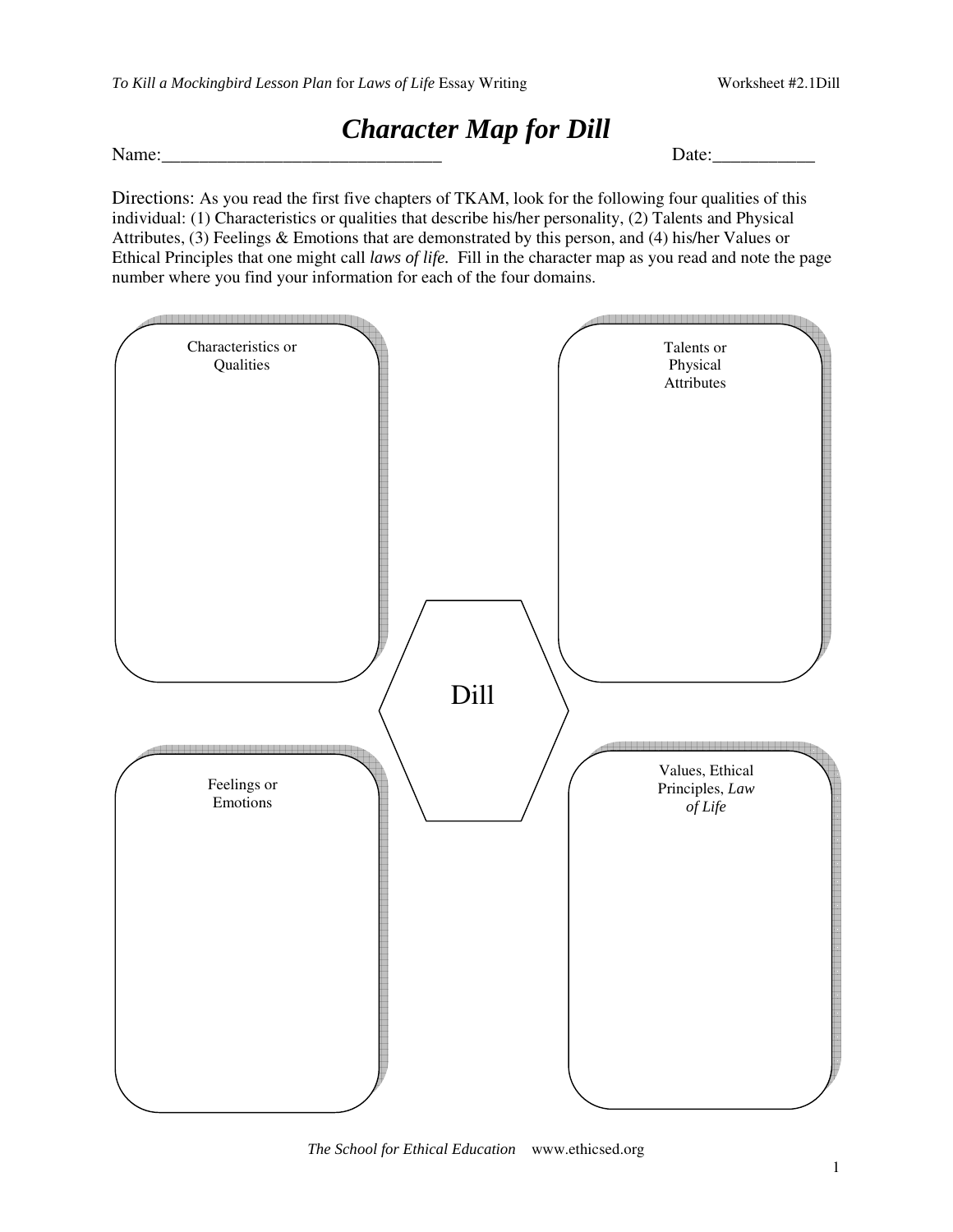## *Character Map for Jem*

Name: Letters and the set of the set of the set of the set of the set of the set of the set of the set of the set of the set of the set of the set of the set of the set of the set of the set of the set of the set of the se



*The School for Ethical Education* www.ethicsed.org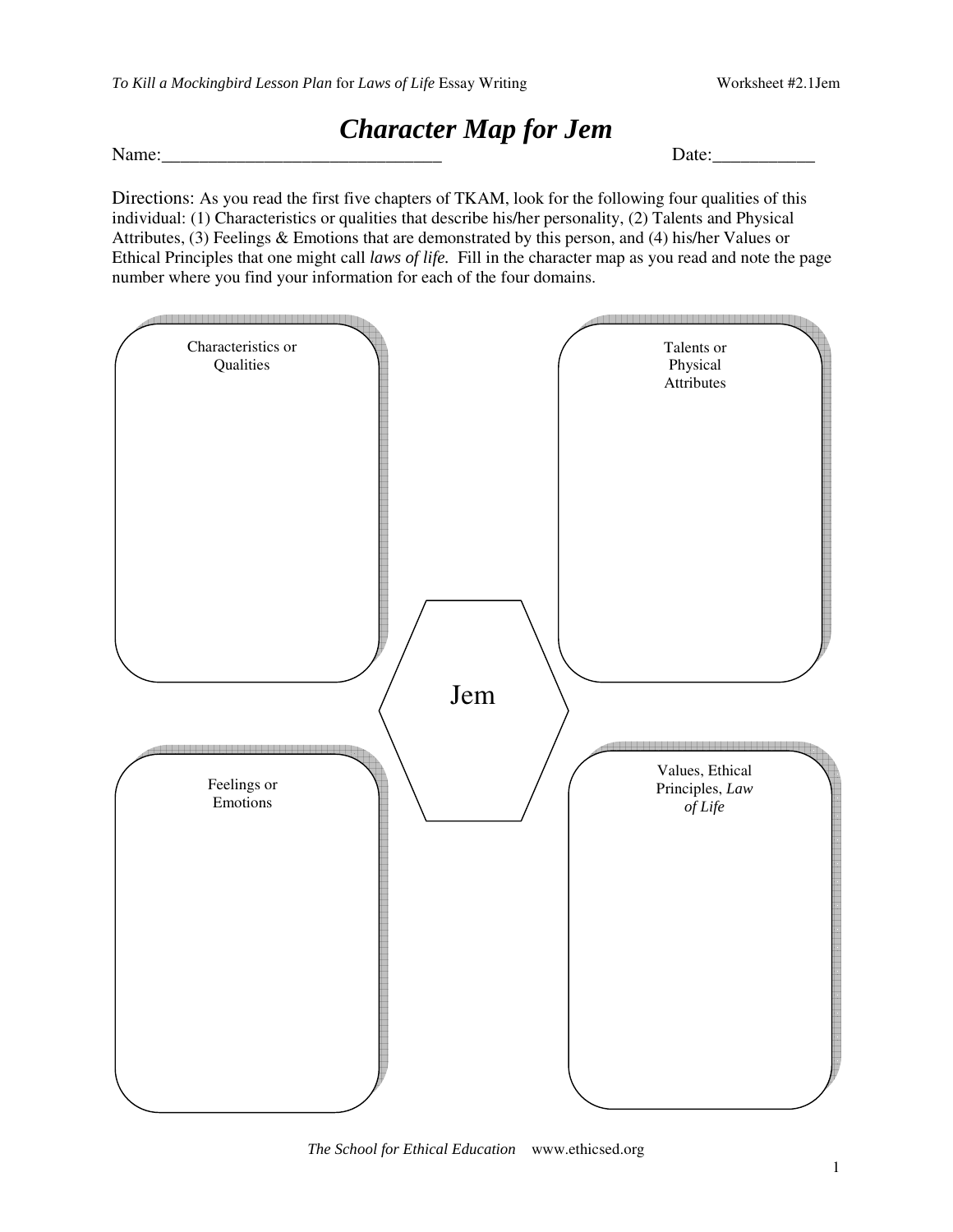## *Character Map for Scout*

Name: Letters and the set of the set of the set of the set of the set of the set of the set of the set of the set of the set of the set of the set of the set of the set of the set of the set of the set of the set of the se



*The School for Ethical Education* www.ethicsed.org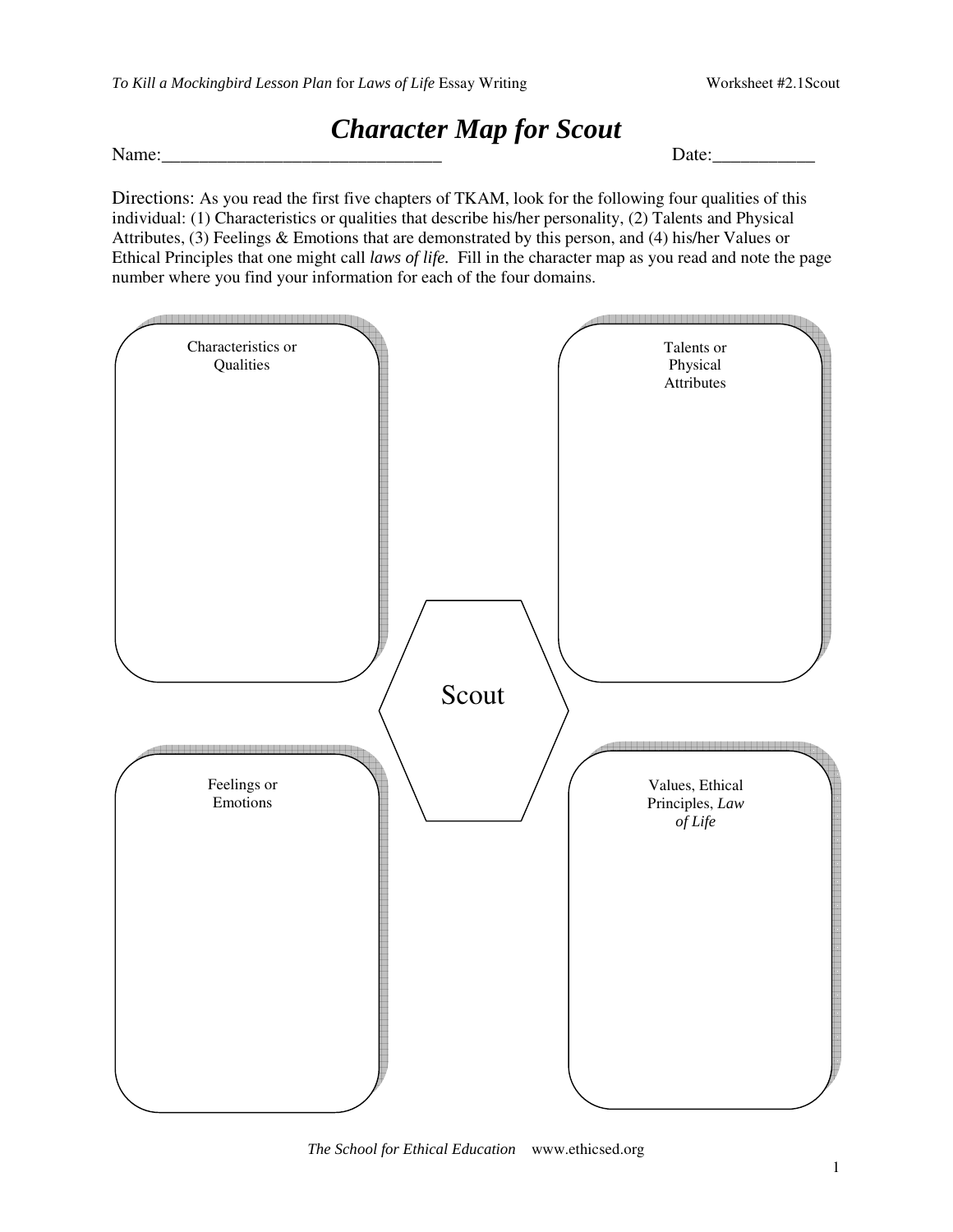To Kill a Mockingbird Lesson Plan for Laws of Life Essay Writir

Worksheet #2.3

## *Laws of Life* in TKAM

(After reading chapters 1-5)

Name:\_\_\_\_\_\_\_\_\_\_\_\_\_\_\_\_\_\_\_\_\_\_\_\_\_\_\_ Date:\_\_\_\_\_\_\_\_\_\_\_\_

1. Identify a character in TKAM that you respect and list three qualities, ethical values or *laws of life* that you admire about that character.

2. Describe a situation in which Atticus went out of his way to help someone else.

3. Who has been most important in your life in helping you establish your *laws of life*? Explain.

4. If you become a parent and have children, what are the three most important *laws of life* that you hope your children will demonstrate?

The School for Ethical Education www.ethicsed.org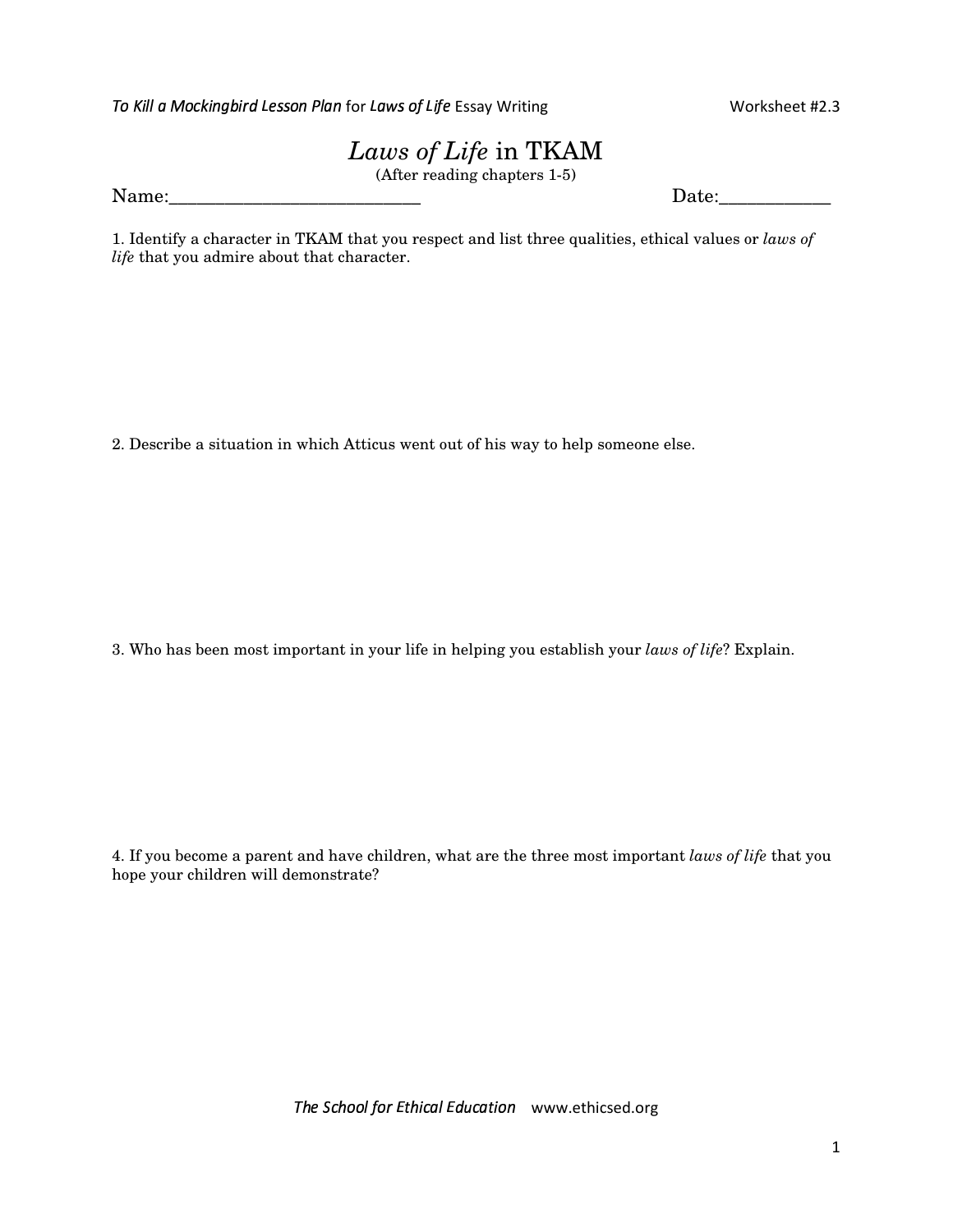*Stepping into Someone Else's Shoes*

| Name: |  |  |  |  | Date: the contract of the contract of the contract of the contract of the contract of the contract of the contract of the contract of the contract of the contract of the contract of the contract of the contract of the cont |  |
|-------|--|--|--|--|--------------------------------------------------------------------------------------------------------------------------------------------------------------------------------------------------------------------------------|--|
|       |  |  |  |  |                                                                                                                                                                                                                                |  |

Directions*:* Study the shoes you have been assigned and sketch (stick figures are fine!) an image of the shoes' owner using the shoes. You do not have to be an artist to participate. Our goal is to predict what we think the owner does in these shoes. For example, are you looking at athletic shoes, what might the owner use them for? Are they dress high heels, where might the owner go with these? When drawing this picture please remember one of our class *laws of life* is to always be respectful*.*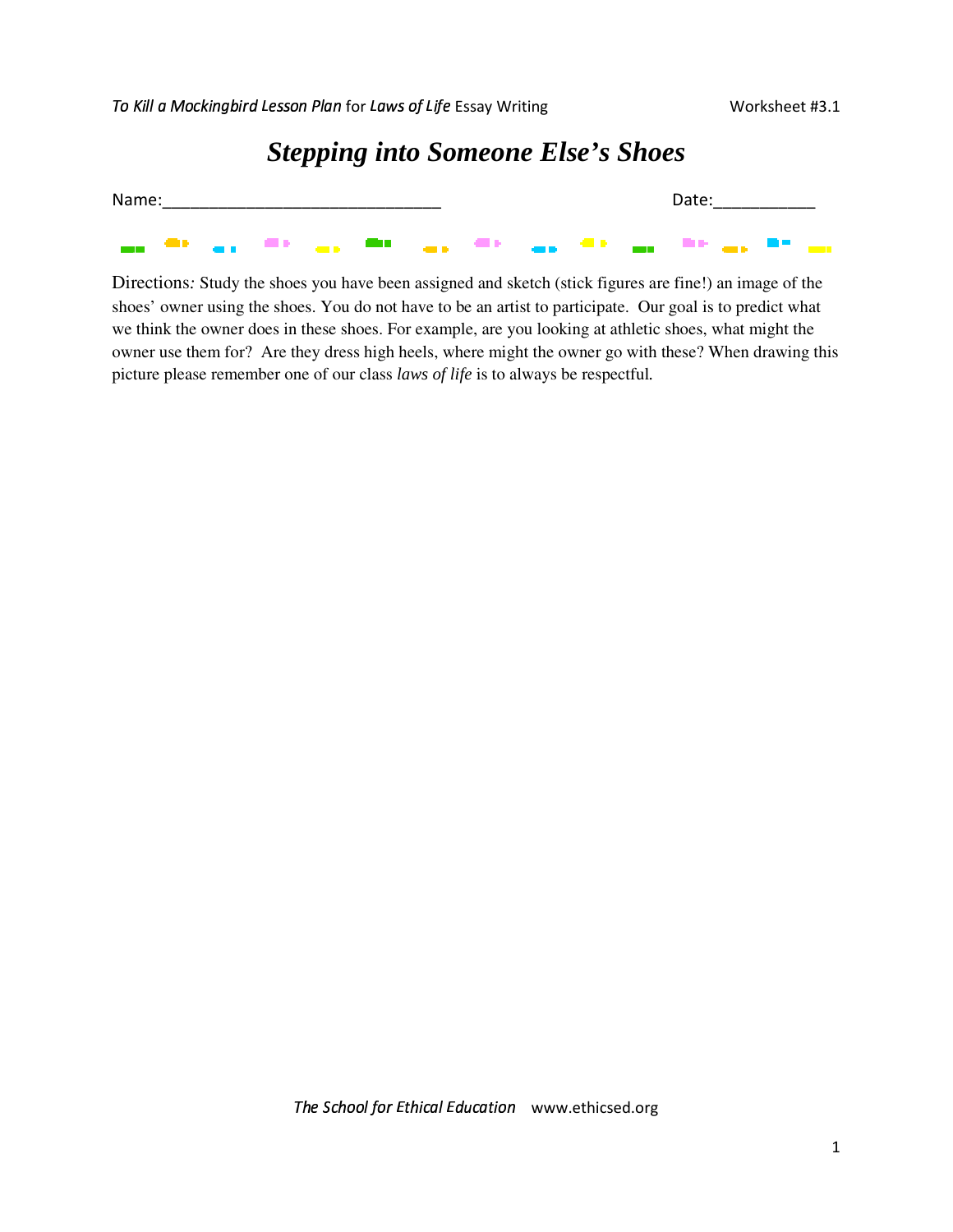| To Kill a Mockingbird Lesson Plan for Laws of Life Essay Writing                                                                                            | Worksheet #3.4     |
|-------------------------------------------------------------------------------------------------------------------------------------------------------------|--------------------|
| <b>Think-Pair-Share</b>                                                                                                                                     |                    |
| Name:                                                                                                                                                       | Date:              |
| "You never really understand a person until you consider things from his point of view<br>[] until you climb into his skin and walk around in it" TKAM p.33 | esta<br>Esperanto- |

 **Think:** what is the fundamental principle, rule of conduct or *law of life* that Atticus is trying to communicate?

 **Pair:** get a partner and discuss with each other your response to item one. Then, together answer the following question in the space provided.

Does Atticus demonstrate the *law of life* that he expressed in the maxim? How or how not?

 **Share**: once you are finished answering the questions you will be called upon to share your responses with the class. What main points would you like to make?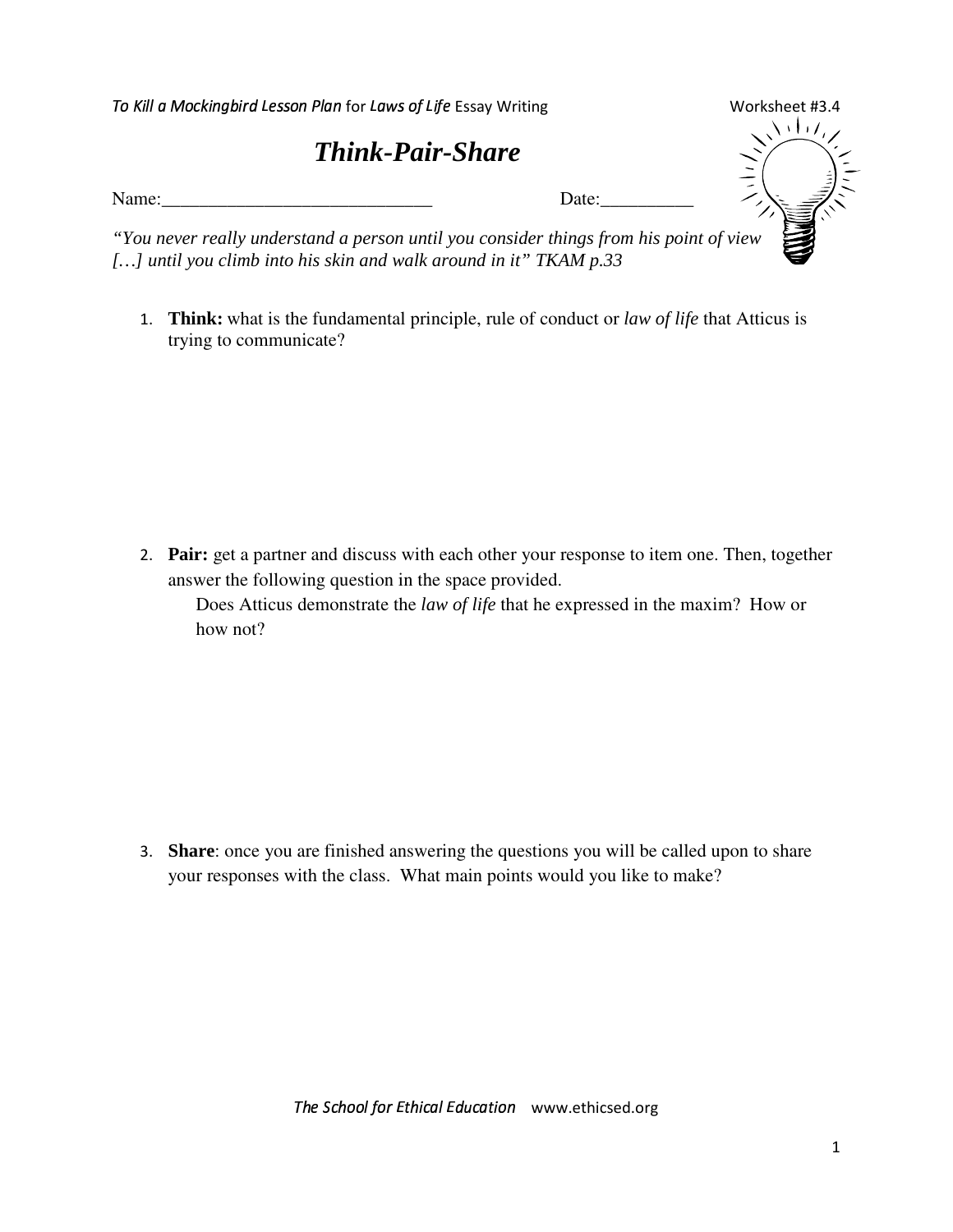## *Family Maxim*

Name: Note and the set of the set of the set of the set of the Date:

Interview a parent or other respected adult and ask, "Is there a quote or saying that you believe expresses an important value, ethical principle or *law of life* to live by?" Example: "Do unto others as you would have others do unto you." If they have a quote or maxim, record it here. In addition, ask if they have had an experience or know a story that helped demonstrate to them the accuracy or "truth" of the quote or maxim. Outline the story here and turn this worksheet back into class.

(Optional) You can define this quote as a maxim and explain the definition from our work in class today.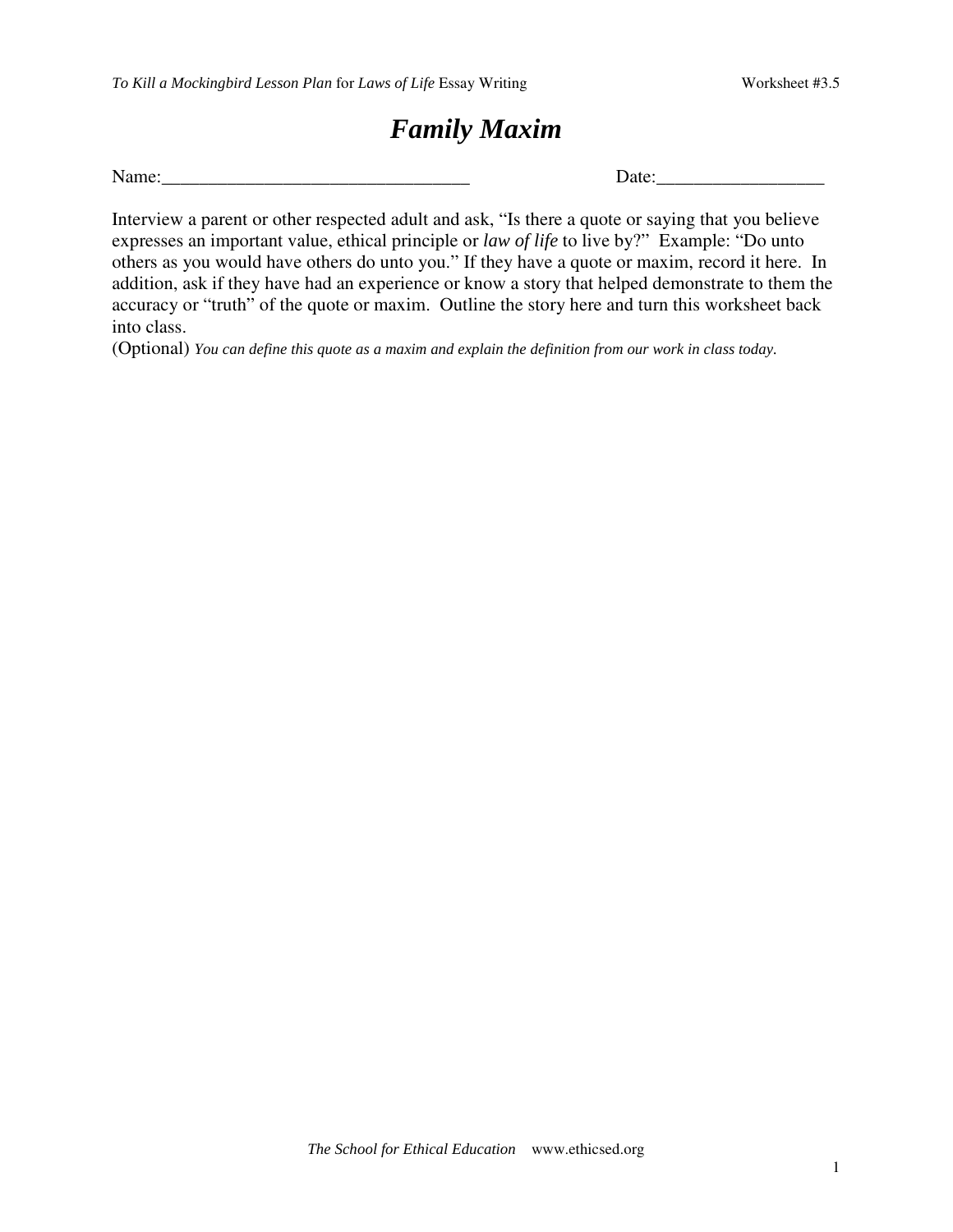

*The School for Ethical Education* www.ethicsed.org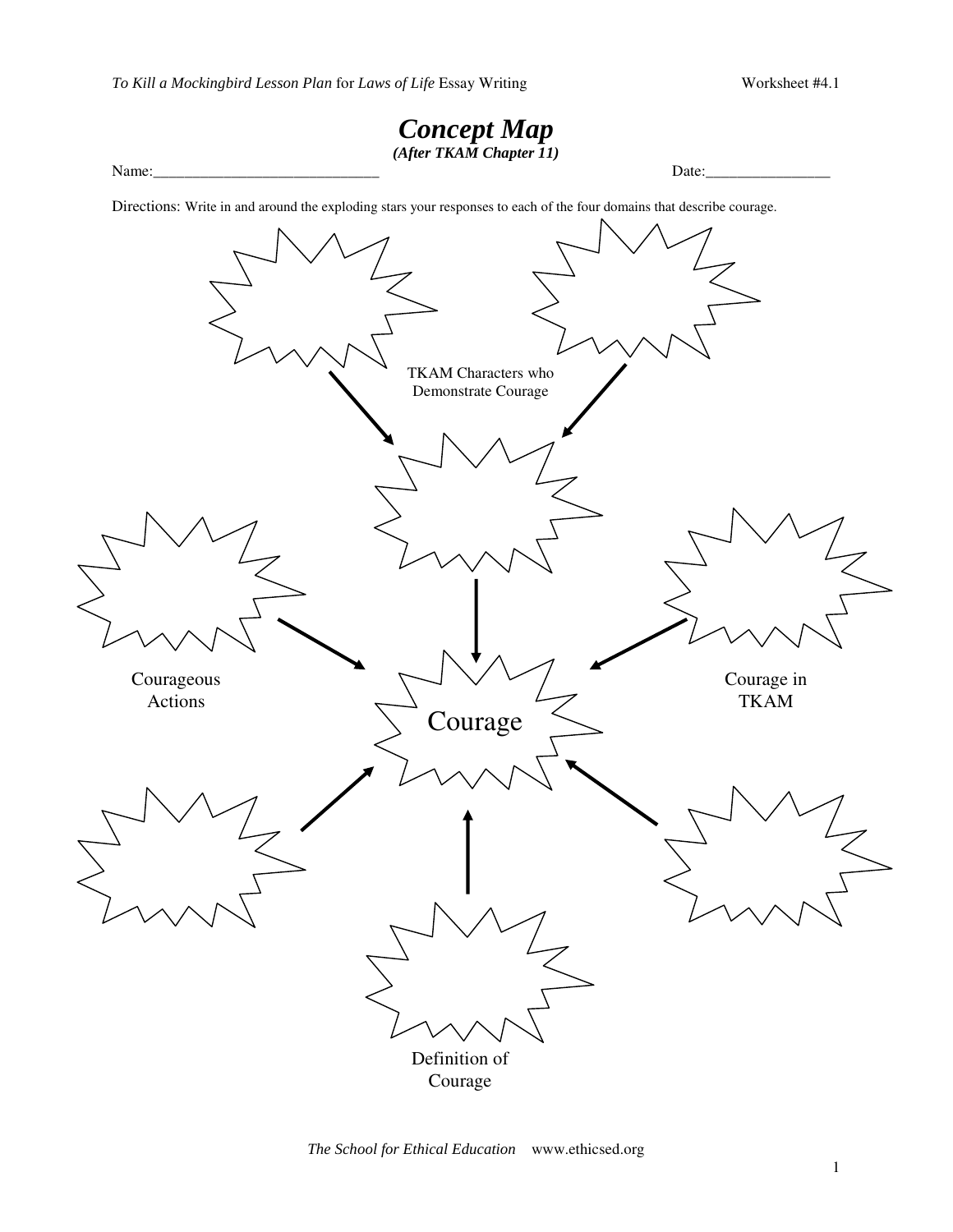### *Quick Write* (Write after reading TKAM Chapter 14)

Name: \_\_\_\_\_\_\_\_\_\_\_\_\_\_\_\_\_\_\_\_\_\_\_\_\_\_\_\_\_\_\_\_\_\_\_ Date:\_\_\_\_\_\_\_\_\_\_\_\_\_\_\_\_\_

Directions: Write a description of a person you know who, like the characters in TKAM, demonstrates courage. Provide one example of their courage, support why you believe it is ethical courage, and why it is an important quality to possess.

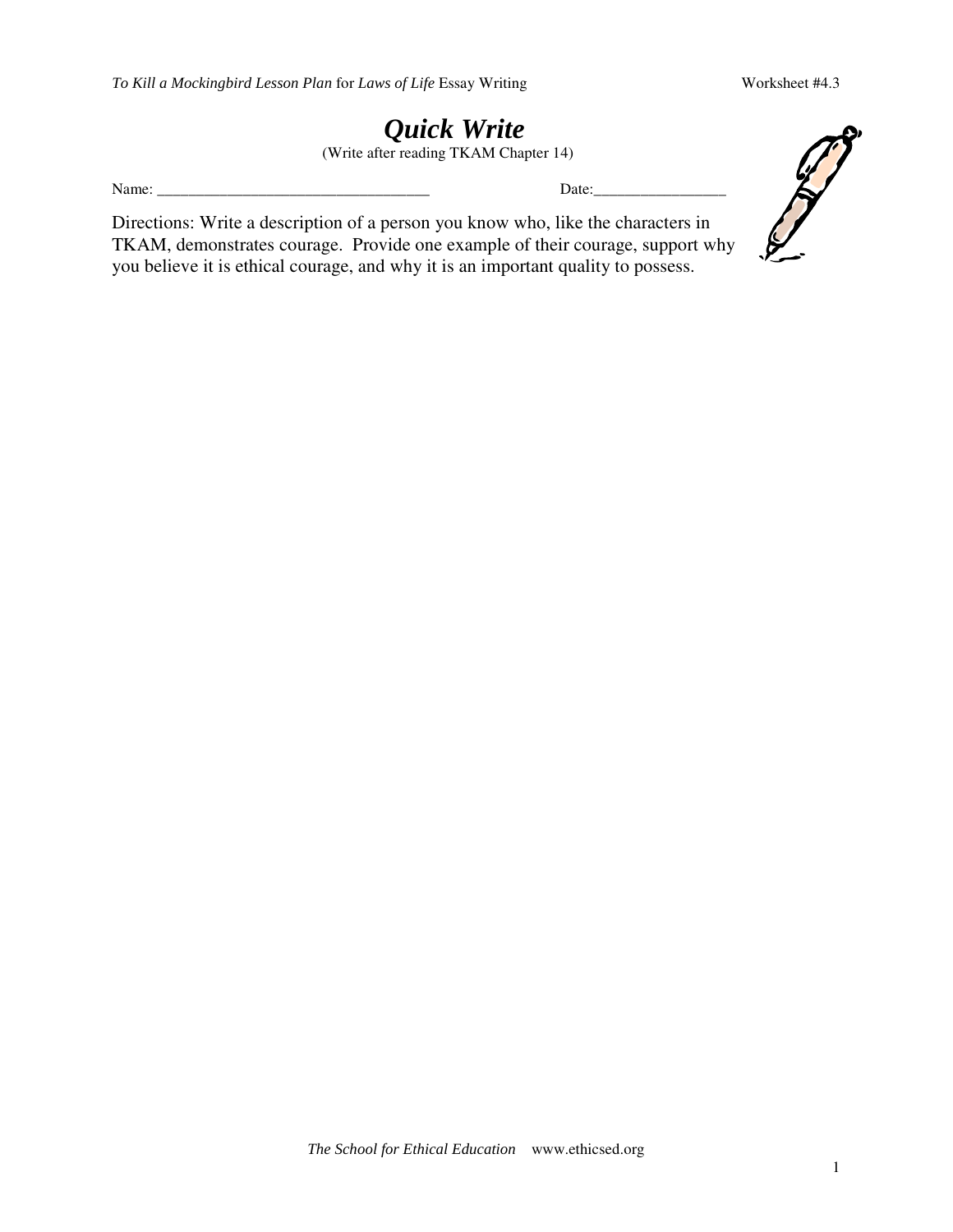## *Scottsboro Boys*

Abbreviated notes from: http://en.wikipedia.org/wiki/Scottsboro\_Boys (accessed 9/9/09)

The **Scottsboro Boys** were nine black defendants in a 1931 rape case initiated in Scottsboro, Alabama. The case was heard by the United States Supreme Court twice and the decisions established the principles that criminal defendants are entitled to effective assistance of counsel<sup>[1]</sup> and that people may not be *de facto* excluded from juries because of their race. [2]

Nine young black defendants were accused of raping two fellow homeless white women on a freight train, and eight were quickly convicted in a mob atmosphere. The juries were entirely white, and the defense attorneys had little experience in criminal law and no time to prepare their cases. As each of the nine cases successively went to the jury, the next trial was immediately begun. All but one of the defendants was found guilty, and these eight were sentenced to death on rape charges. These eight, however, later had their death sentences lifted by the Supreme Court, serving instead between six and nineteen years in prison.



The Scottsboro Boys with attorney Samuel Leibowitz under guard by the State Militia, 1932

The nine black youths, Olen Montgomery (age 17), Clarence Norris (age 19), Haywood Patterson (age 18), Ozie Powell (age 16), Willie Roberson (age 17), Charlie Weems (age 19), Eugene Williams (age 13), and brothers Andy (age 19) and Roy Wright (age 12) were accused of the rapes of Ruby Bates and Victoria Price on March 25, 1931, on the **Southern Railroad** line from Chattanooga to Memphis. <sup>[4][5]</sup> Several people were "**hoboing**" on the freight train including the nine black youths, two white women, and several white youths. Four of the blacks, Patterson, Williams, and the Wright brothers had hoped to find work hauling logs on the Missouri River. The other black youths on the train

were from Georgia and were unacquainted with the other four. The white hobos on the train were also in search of work and included several boys or men and Victoria Price and Ruby Bates. The women were Huntsville, Alabama residents who had gone to

Chattanooga, Tennessee to find work in cotton mills. Failing to obtain those jobs, they hopped this freight train back to Huntsville, completely without money.<sup>[6]</sup>

A fight began between the white youths and the black youths, allegedly when a white youth stepped on Patterson's hand as he hung on to the side of a tank car. The off-and-on fight involved name-calling, stone throwing and fisticuffs. Most of the white youths were forced off the slow moving train near Stevenson, Alabama. Several of them told the Stevenson stationmaster about the fight and said they wanted to press charges.<sup>[7]</sup> The stationmaster called Jackson County Sheriff Matt L. Wann to report the incident. The Sheriff called Deputy Charlie Latham, who lived near the next scheduled stop for the train, Paint Rock, Alabama and told him to deputize as many citizens as he needed to "capture every negro on the train. I am giving you authority to deputize every man you can find."<sup>[8]</sup> A posse of some fifty white men armed with shotguns, rifles and pistols prepared for their arrival. Even before the slow moving train stopped about 2 p.m., the posse had searched all forty-eight cars. Within ten minutes they had arrested all nine of the "raggedly dressed" black youths at gun point. From the time of their arrest until the first trial twelve days later, none of the boys were permitted to call or speak to anyone, not even each other.<sup>[8]</sup> The initial arrest was for the assault and attempted murder of the white youths ejected from the train at Stevenson.<sup>[9]</sup>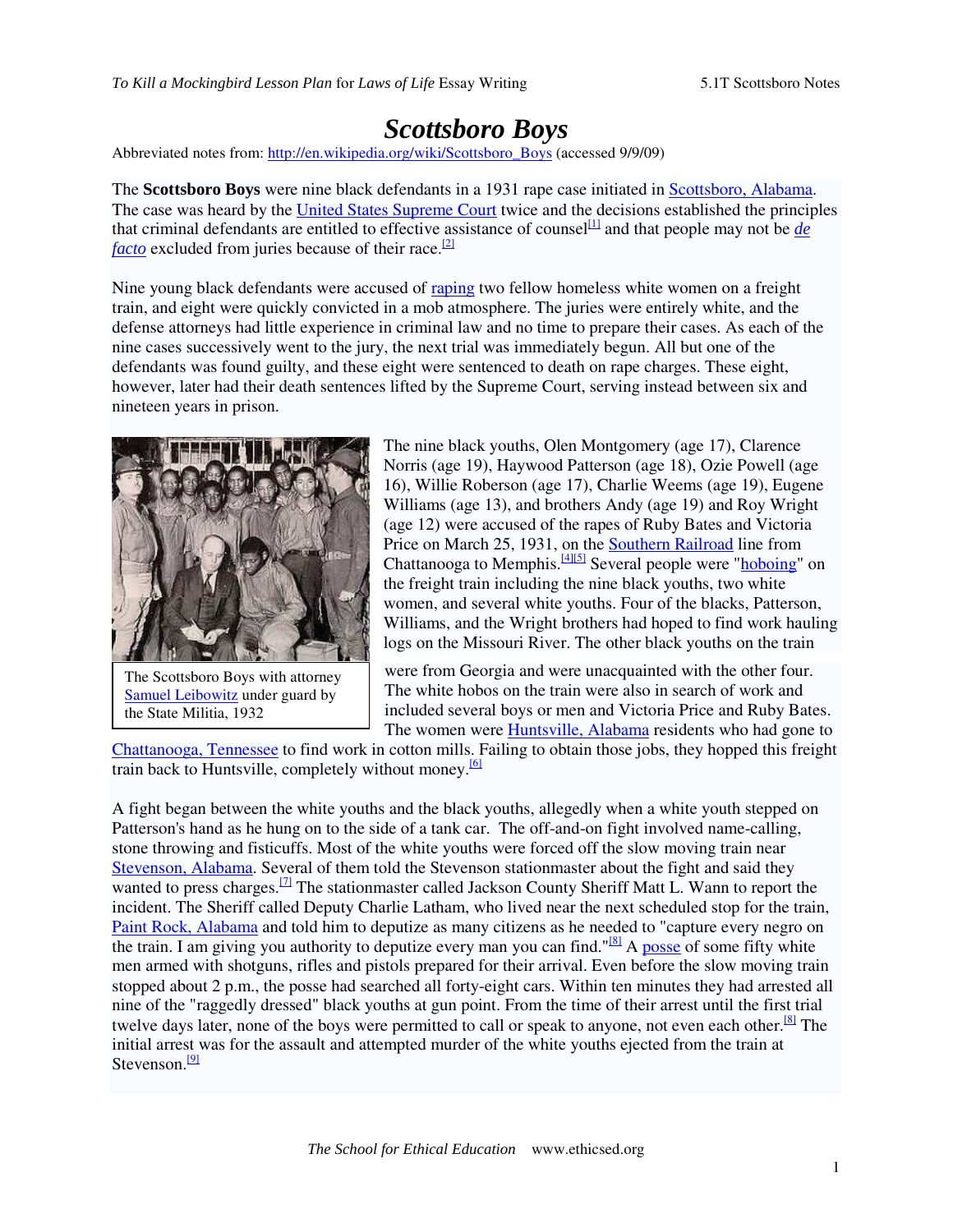The posse was surprised to find Ruby Bates and Victoria Price on the train, dressed in men's overalls covering dresses. When discovered, they scrambled out of the open gondola car used to haul gravel where they had been riding. They ran in the direction of the engine, where they ran into other members of the posse coming the other way. They turned and started to run back in the other direction where other members of the posse stopped them. Twenty minutes after the train left Paint Rock, its station agent W. H. Hill asked the women whether any of the "negroes" had bothered them. At that point, Ruby Bates told Hill that they had been raped by them.

In the *Jim Crow* South, a black male was said to risk lynching by just looking at a white woman.<sup>[13]</sup> Word quickly spread and a lynch mob gathered in front of the jail in Scottsboro and prepared to storm the jail. The crowd of farmers with many of their wives and children looking on grew into the hundreds.  $[note]$  The newly elected Jackson County Sheriff, Matt L. Wann barricaded the door to the jail. At 8:30 that evening, he decided to move the accused youths to a jail in another community, but could not, because the wires to the headlights on the squad cars had been cut. Mayor James David Snodgrass begged the crowd to leave. However, they refused and demanded that the youths be surrendered to them for immediate lynching.<sup>[14]</sup> At the request of Sheriff Wann, Alabama Governor Benjamin M. Miller, called in the National Guard to protect the jail.<sup>[15]</sup> Authorities pleaded against mob violence by promising speedy trials and asking "the Judge to send them to the chair". [16] The editor of the local *Scottsboro Progressive Age* was very self congratulatory that Scottsboro had not lynched these defendants outright. The editor wrote, "If ever there was an excuse for taking the law into their own hands, surely this was one. Nevertheless, the People of Jackson County have saved the good name of the county and state by remaining cool and allowing the law to take its course."<sup>[16]</sup>

[without benefit of any research or preparation time by lawyers who were not experience or familiar with Alabama trial law, individual trials moved forward quickly with large crowds in the streets outside the courthouse.]

When the guilty verdicts were announced, the courtroom erupted in cheers and some of the celebrating crowd poured out into the street in front of the courthouse. Judge Hawkins' heavy gavel pounding did not restore order in the courtroom. He ended up ordering the national guardsmen to restore order, who ended up throwing eight of the shouting spectators out of the courthouse. When word of the guilty verdicts reached the crowd outside, another roar of celebration went up. The band, supplied for the occasion by the Ford Motor Company for a show of its cars outside, struck up *Hail, Hail the Gang's All Here* and *There'll be a Hot Time in the Old Town Tonight*. [39][40]



Crowd outside the courthouse.

The eight convicted defendants were assembled together on April 9, 1931 to be sentenced by the Court to death by electrocution, the first time Judge Hawkins had pronounced the death sentence in his five years on the bench. The Associated Press reported that the defendants were "calm" and "stoic", as Judge Hawkins handed down the death sentences one after another.<sup>[53]</sup>

Judge Hawkins fixed their executions for July 10, 1931, which was the earliest date Alabama law allowed. The defendants were immediately sent to death row in Kilby Prison in Montgomery, Alabama. Their cells were next to the execution chamber. While appeals were filed for them, the Alabama Supreme Court issued indefinite stays of executions for them only seventy-two hours before they were scheduled to die. During their wait on death row, another prisoner, Will Stokes, was executed on July 10, 1931, which they could hear. They later recalled that Stokes had "died hard".<sup>[54]</sup>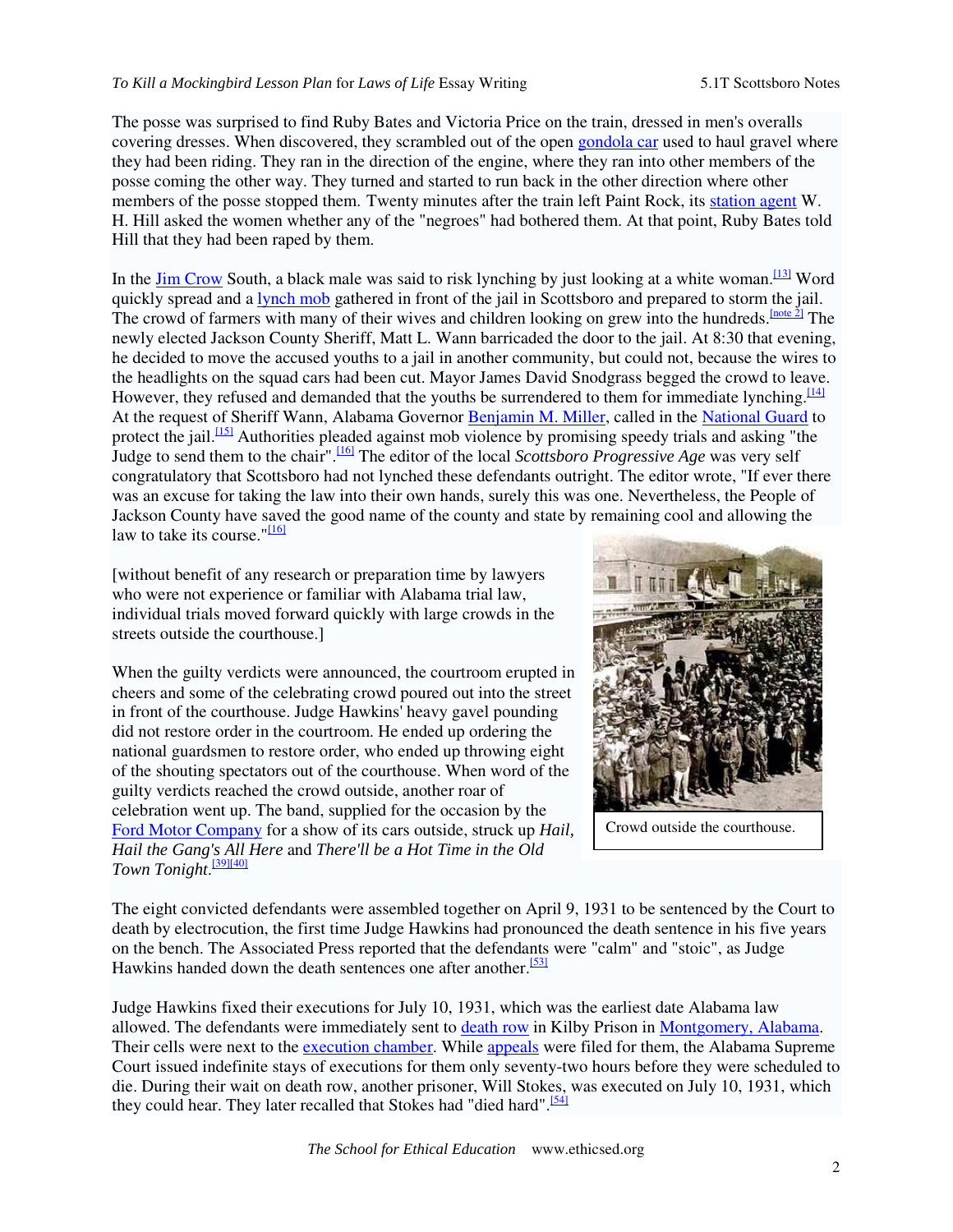Many in the North were outraged by the decision of the Alabama Supreme Court and many in the South were outraged by the outrage, since, to their way of looking at it, the whole fuss was caused by "outside agitators." They had, after all, given these defendants a trial, rather than just lynching them the first night. Many in the South asked, "What more did those Communist trouble makers want?"<sup>[76]</sup> The ILD retained prominent constitutional attorney Walter Pollak<sup>[77]</sup> to appeal the case to the United States Supreme Court which appeal, the Supreme Court agreed to hear. [Twice the US Supreme Court heard and overturned convictions from the Alabama Courts.]

[After multiple re-trails which included two hearings before the US Supreme Court, all the Scottsboro Boys were ultimately released (or escaped) from prison. Individual outcomes included]

1-Haywood Patterson: On January 23, 1936, in this retrial, Haywood Patterson was again convicted of rape but was sentenced to 75 years in prison rather than the death penalty—the first time a black man had been sentenced to anything other than death in the rape of a white woman in Alabama. There was a Methodist minister on the jury who persuaded the others to agree to this sentence as a "compromise." Victoria Price expressed her extreme disappointment that Patterson escaped the death sentence this time, pronouncing bitterly that it was extremely unfair that he would get off with only 75 years. Haywood Patterson escaped in 1948 and fled to Detroit, Michigan.

2. On July 15,1937, Clarence Norris was again convicted of rape and sexual assault and sentenced to death. Governor of Alabama Bibb Graves later reduced Clarence Norris' death sentence to life in prison. He was paroled in 1946. In 1979 his autobiography *The Last of the Scottsboro Boys* was published in which he described his ordeal. The last living Scottsboro Boy wanted to clear his name. Norris died January 23, 1989 when at 76.

3. On July 22, 1937, Andrew Wright was again convicted of rape and sentenced to 99 years. He was paroled, but returned to prison after violating his parole. He was finally released for good in 1950. 4. On July 24, 1937, Charlie Weems was convicted of rape and sentenced to 105 years in prison. He was paroled in 1943, having served 12 years in some of the worst prisons in the nation.

5. Ozie Powell pleaded guilty to assaulting a Deputy Sheriff named Edgar Blaylock with intent to murder him during an escape attempt and was sentenced to 20 years. Judge Callahan did not give him any credit for the six years he had already served on the rape charge. However, the state did drop the rape charges against him as part of this plea bargain. The incident happened on January 24, 1936. Powell was finally released for good in 1946.

6.On July 24, 1937, Roy Wright had all charges against him dropped; the state said that they felt that given his age, and time served, he should now be released. He joined the United States Army. When he got out of the Army, he married and joined the Merchant Marine. After Wright came back from a lengthy time at sea in 1959, he came to believe that his wife had been unfaithful to him during his absence. As a result, he shot his wife to death and then took his own life.

7.On July 24, 1937, Eugene Williams had all charges against him dropped, for the same reasons given for Wright.

8.On July 24, 1937, Olen Montgomery had all charges against him dropped, as the state announced that after consideration, it now believed him to be not guilty.

9.On July 24, 1937, Willie Roberson had all charges against him dropped, for the same reasons given for Montgomery.

While it has sometimes been suggested that the case inspired Harper Lee's Pulitzer Prize winning *To Kill a Mockingbird*, Lee denied this, claiming it was a far less sensational case that moved her to write the novel.

Abbreviated notes from: http://en.wikipedia.org/wiki/Scottsboro\_Boys (accessed 9/9/09)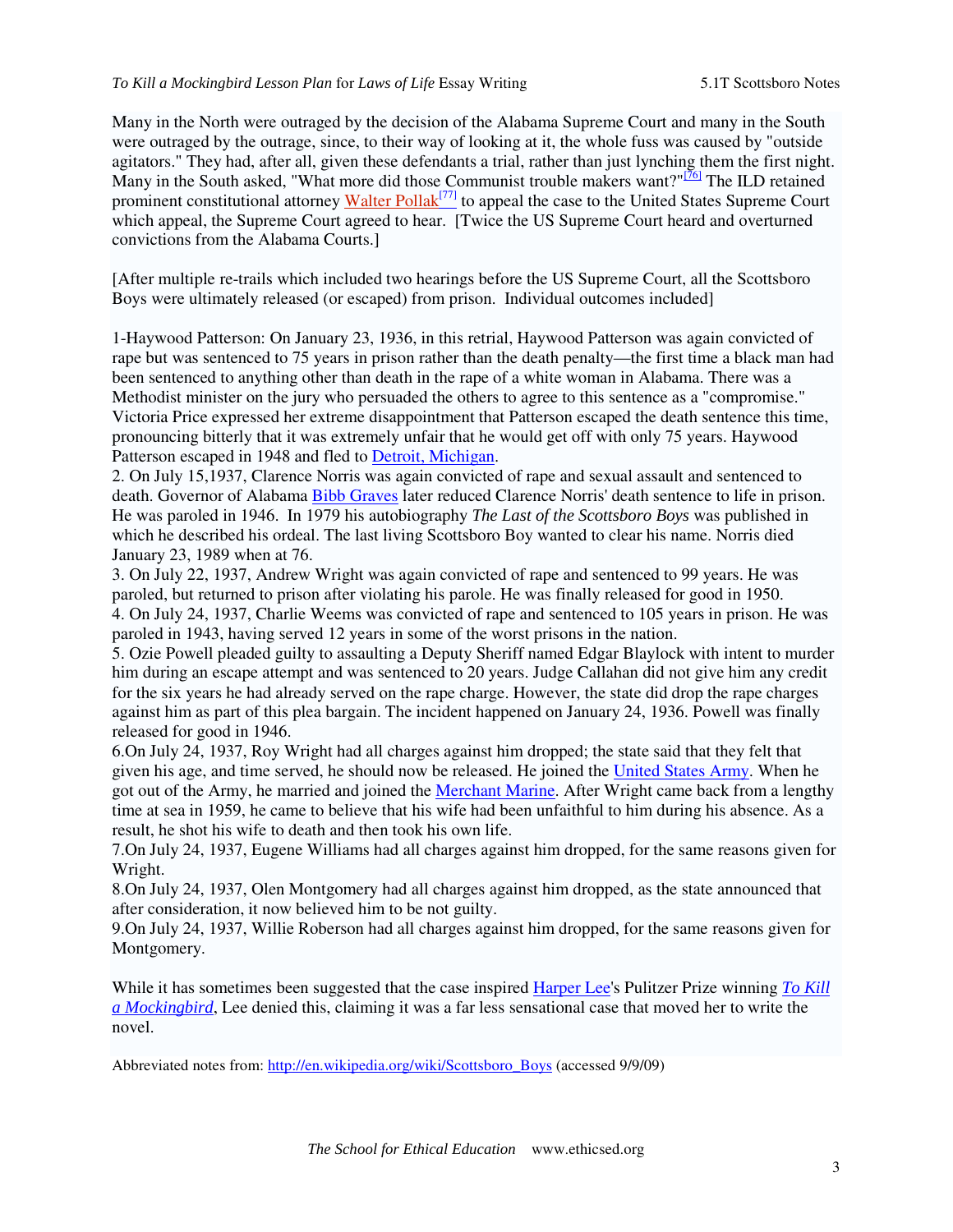## *Trials of the Scottsboro Boys*

Name:\_\_\_\_\_\_\_\_\_\_\_\_\_\_\_\_\_\_\_\_\_\_\_\_\_\_\_\_ Date:\_\_\_\_\_\_\_\_\_\_\_\_\_

- 1. What were the Scottsboro Boys accused of and based on the notes provided what was the evidence against them?
- 2. How and why were the Scottsboro Boys and Ms. Bates and Price traveling?
- 3. Would you be willing to travel in a similar way? Why/why not?

4. Based only on the notes you received, can you make any judgment as to whether or not the Scottsboro boys' first trials were fair? (please support your position from information from the notes)

5. Based only on the notes you received, what *laws of life* did the US Supreme Court demonstrate and do you agree with their legal decisions?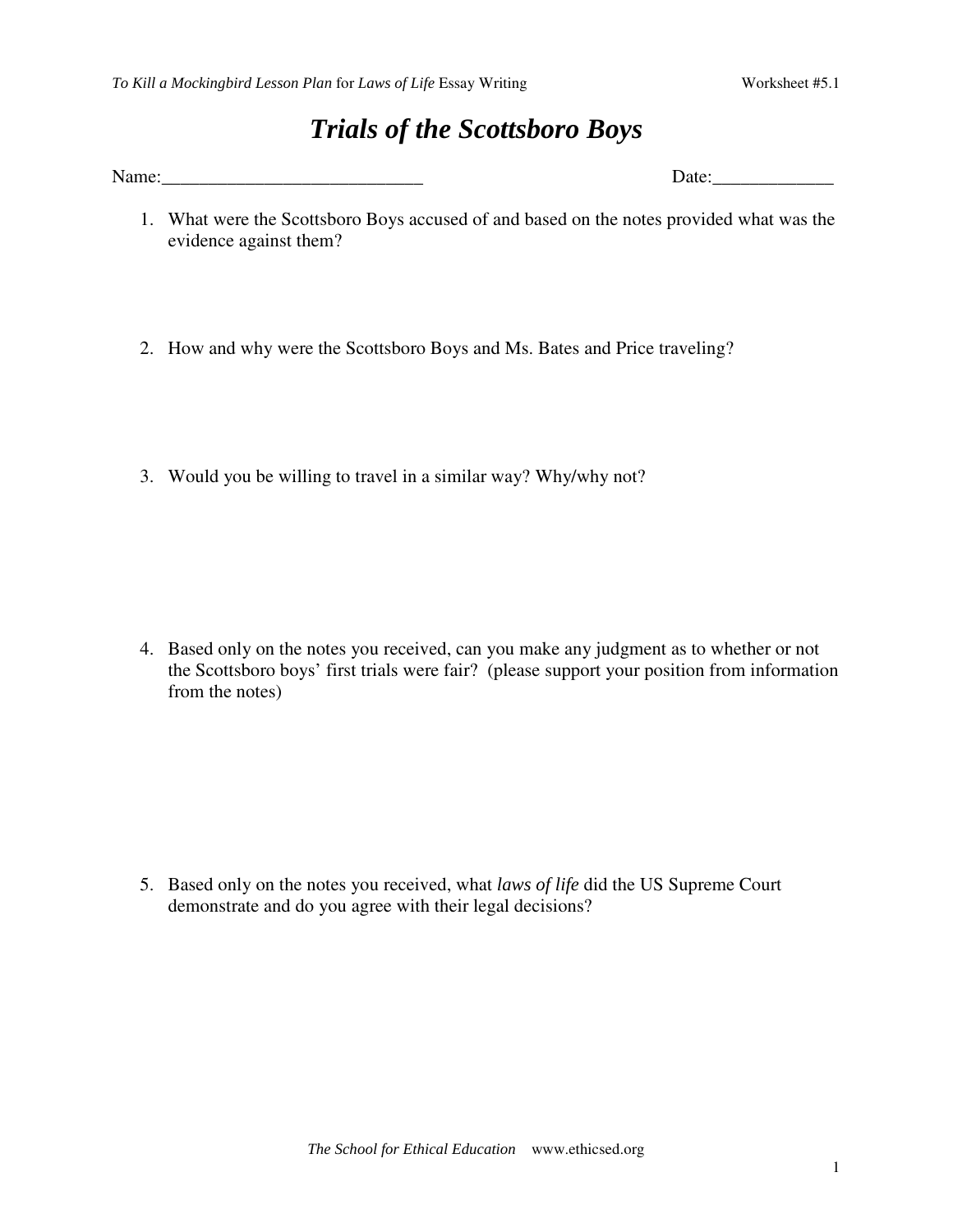| To Kill a Mockingbird Lesson Plan for Laws of Life Essay Writing                                                                                                       | Worksheet #6.2 Outlining |
|------------------------------------------------------------------------------------------------------------------------------------------------------------------------|--------------------------|
| <b>Outlining Your Essay</b>                                                                                                                                            |                          |
| Name:<br>Date:                                                                                                                                                         |                          |
| Directions: Choose a character you respect from TKAM-- Scout, Jem, or Atticus.<br>Identify a law of life (value) that allows this character to live a successful life. |                          |

Thinking of this character and their *law of life, c*reate an outline to: 1. Introduce the character and their *law of life,* 2. Provide two to three examples from TKAM that support your recognition of this character's demonstration of a *law of life,* and, 3. Note your reasons for valuing this *laws of life* and how you could personally demonstrate this *law of life.* When your outline is finished, please share it and discuss your reasons to value this *law of life* with a parent or other adult. *(Extra credit may be given for students returning this outline with the signature recognizing their time of discussion with an adult.)*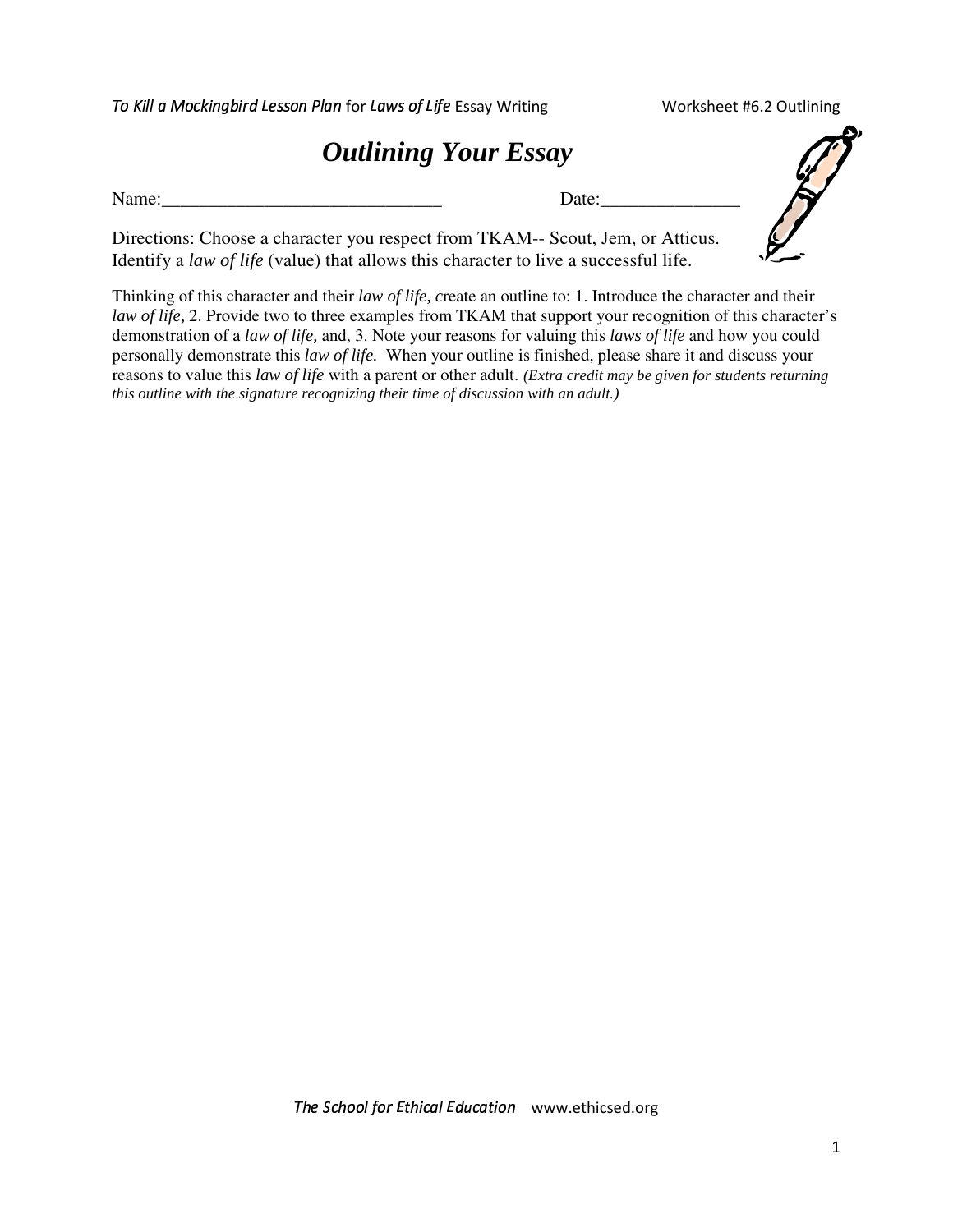Worksheet #7.2

| <b>Drafting a Letter</b> |  |  |
|--------------------------|--|--|
|--------------------------|--|--|

| Name: | Jate |
|-------|------|
|       |      |

Directions: Imagine you have been a close neighbor to the characters in TKAM. Using the outline you have completed, draft a first person letter to a friend reflecting on the things you have observed about the character you selected and one of their *laws of life.* Provide two or three examples of how the TKAM character demonstrated their *law of life* and (1) explain why you think this *law of life* is important and (2) how you choose to demonstrate it yourself. Extra credit may be available if you have this draft signed by your parent or other adult. You may write on this worksheet, or begin your draft on a computer.